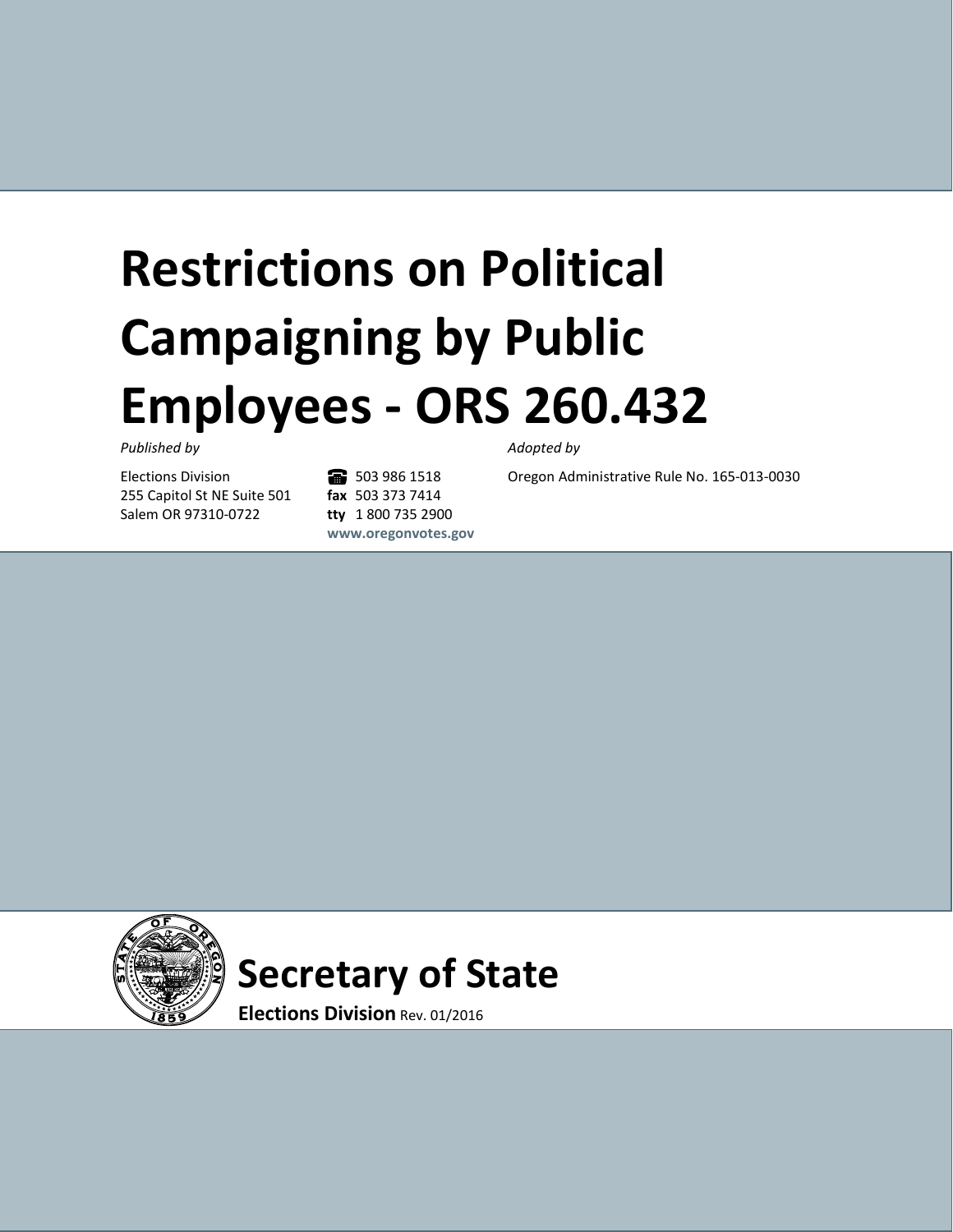# **Contents**

| <b>Using this Manual</b>                                                                                                                                                                                                                                                                                                          | 3                                                 |
|-----------------------------------------------------------------------------------------------------------------------------------------------------------------------------------------------------------------------------------------------------------------------------------------------------------------------------------|---------------------------------------------------|
| <b>Icons</b>                                                                                                                                                                                                                                                                                                                      | 3                                                 |
| <b>Assistance</b>                                                                                                                                                                                                                                                                                                                 | 3                                                 |
| <b>Getting Started</b>                                                                                                                                                                                                                                                                                                            | 3                                                 |
| <b>ORS 260.432 Statutory Provisions</b>                                                                                                                                                                                                                                                                                           | 3                                                 |
| When Does 260.432 Apply?                                                                                                                                                                                                                                                                                                          | 4                                                 |
| <b>Overview of Restrictions and</b><br><b>Allowable Activities</b><br>Who must follow ORS 260.432?<br><b>Appointed Board Members and Commissioners</b><br>Salaried and Hourly Employees: What is<br>"On the Job"?<br>Volunteer personnel at a public agency<br><b>Government Contractors</b>                                      | 4<br>4<br>5<br>5<br>6<br>6                        |
| National Voter Registration Act (NVRA)<br>and ORS 247.208(3)                                                                                                                                                                                                                                                                      | 6                                                 |
| <b>Personal Expression by</b><br><b>Public Employees</b><br><b>Signs and Posted Information</b><br><b>Campaign Signs</b><br><b>Union Bulletin Boards</b><br>Distribution of Political Material within a<br><b>Government Agency</b><br><b>Verbal Communication</b><br><b>Public Presentations and Speeches</b><br><b>Meetings</b> | 7<br>7<br>7<br>$\overline{7}$<br>7<br>7<br>8<br>8 |
| <b>Buttons, T-Shirts, and Uniforms</b>                                                                                                                                                                                                                                                                                            | 8                                                 |
| <b>Political Buttons and Clothing</b>                                                                                                                                                                                                                                                                                             | 8                                                 |
| Uniforms                                                                                                                                                                                                                                                                                                                          | 8                                                 |
| <b>Lobbying and Legal Challenges</b>                                                                                                                                                                                                                                                                                              | 9                                                 |
| Legal Challenges by Public Jurisdictions                                                                                                                                                                                                                                                                                          | 9                                                 |
| Legislation and Lobbying                                                                                                                                                                                                                                                                                                          | 9                                                 |
| <b>Public Property</b>                                                                                                                                                                                                                                                                                                            | 9                                                 |
| <b>Contact Lists</b>                                                                                                                                                                                                                                                                                                              | 9                                                 |
| <b>Government Logos</b>                                                                                                                                                                                                                                                                                                           | 9                                                 |
| <b>Public Records</b>                                                                                                                                                                                                                                                                                                             | 10                                                |
| Advertising                                                                                                                                                                                                                                                                                                                       | 10                                                |
| <b>Candidates and Elected Officials</b>                                                                                                                                                                                                                                                                                           | 10                                                |
| <b>Candidate Forums</b>                                                                                                                                                                                                                                                                                                           | 10                                                |
| <b>Scheduling Political Appearances</b>                                                                                                                                                                                                                                                                                           | 11                                                |
| Visits by Candidate or Candidate Representative                                                                                                                                                                                                                                                                                   | 11                                                |
| <b>Sharing Information with the Media</b><br>Use of Public Employee Title<br>Guest Opinions or Letters to the Editor                                                                                                                                                                                                              | 11<br>11                                          |
| by Public Employees                                                                                                                                                                                                                                                                                                               | 11                                                |
| <b>Agency Interaction with Media</b>                                                                                                                                                                                                                                                                                              | 12                                                |

### **Material Produced by**

| <b>Governing Bodies</b><br>Who is Liable for Advocacy Material                          | 12<br>$12 \overline{ }$ |
|-----------------------------------------------------------------------------------------|-------------------------|
| <b>Letterhead and State Seal</b><br>Government Letterhead                               | 13<br>13                |
| <b>State Seal</b>                                                                       | 13                      |
| <b>Specific Kinds of Materials</b><br>Voters' Pamphlet                                  | 13<br>13                |
| Postcards<br>"Don't Forget to Vote" Materials                                           | 13<br>13                |
| <b>Previously Published Materials</b><br><b>Video and Audio Productions</b><br>Websites | 13<br>13<br>14          |
| E-mail<br>New Media (Twitter, Facebook, etc.)                                           | 14<br>14                |
| <b>Initiatives, Measures, and Ballot Titles 15</b>                                      |                         |
| When Does ORS 260.432 Apply?<br>Resolutions (Vote taken) by an Elected                  | 15                      |
| <b>Governing Body</b><br><b>Ballot titles</b>                                           | 15                      |
| <b>Explanatory statements</b><br>Public Employers Discussing Possible Effects of a      | 16<br>16                |
| <b>Measure with Public Employees</b>                                                    | 17                      |
| <b>Measure Forums</b>                                                                   | 17                      |
| <b>Determining Impartiality</b>                                                         |                         |
| of Documents                                                                            | 17                      |
| <b>Elections Division Review of Documents</b>                                           | 17                      |
| <b>Impartiality Requirements</b><br>Vote Yes/No                                         | 18<br>18                |
| <b>Balance of Factual Information and</b>                                               |                         |
| <b>Description of Cost</b>                                                              | 18                      |
| <b>Enforcement</b>                                                                      | 19                      |
| Complaints (ORS 260.345)                                                                | 19                      |
| Investigation                                                                           | 19                      |
| Determination<br><b>Mitigating Circumstances</b>                                        | 19<br>20                |
|                                                                                         |                         |
| <b>Hearing Process</b><br><b>Submitting Exhibits</b>                                    | 20<br>20                |
| Conduct of In-Person or Telephone Hearing<br>Opportunity to Opt Out of In-Person or     | 20                      |
| <b>Telephone Hearing</b>                                                                | 20                      |
| Proposed Order                                                                          | 20                      |
| <b>Final Order</b><br><b>Judicial Review</b>                                            | 21<br>21                |
| <b>Notice</b>                                                                           | 22                      |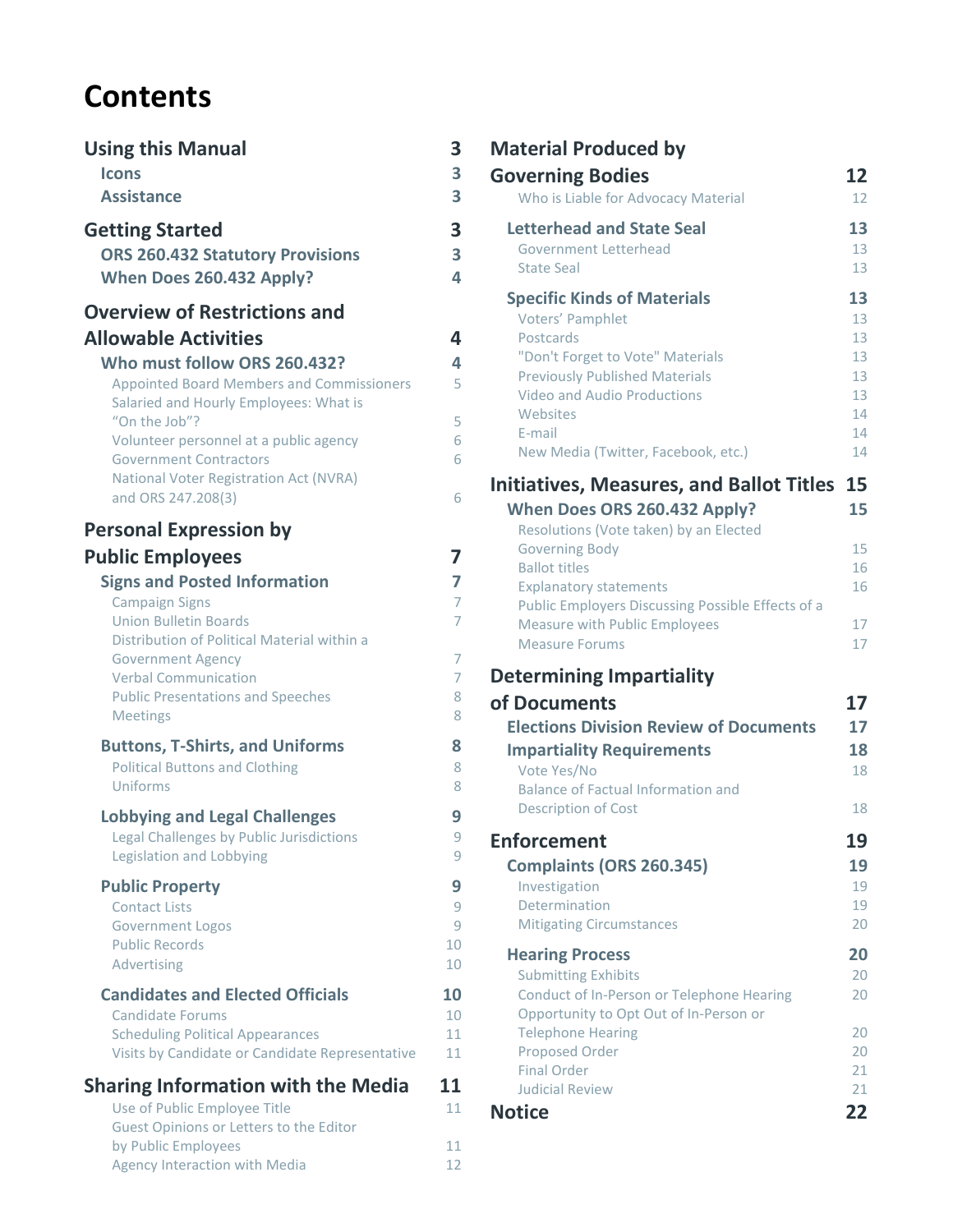## **Using this Manual**

This manual details allowable and restricted activities, consistent with ORS 260.432 and advice from the Attorney General. It is adopted by Oregon administrative rule. Violations of this rule are to be enforced as violations of ORS 260.432. This manual details for public agencies and individuals allowable and restricted activities, consistent with ORS 260.432 and the Attorney General's advice and provides information on the Elections Division prior review process.

### **Icons**



255 Capitol St NE Suite 501 Salem OR 97310 **elections.sos@state.or.us www.oregonvotes.gov 503 986 1518 fax 503 373 7414 1 866 673 VOTE/673 8683** se habla español **tty 1 800 735 2900** for the hearing impaired

# **Getting Started**

An Attorney General letter dated October 5, 1993 states:

"Public bodies may use public funds to inform voters of facts pertinent to a measure, if the information is not used to lead voters to support or oppose a particular position in the election. However, we also have pointed out that 'informational' material may be found to 'promote or oppose' a measure even if it does not do so in so many words if the information presented to the public clearly favors or opposes the measure and, taken as a whole, clearly is intended to generate votes for or against a measure."

### **ORS 260.432 Statutory Provisions**

Essentially, public employees may not engage in political activity while on the job. This manual will go into detail about what it means to promote or oppose, and when a public employee is "on the job during work hours." The statute has three specific paragraphs: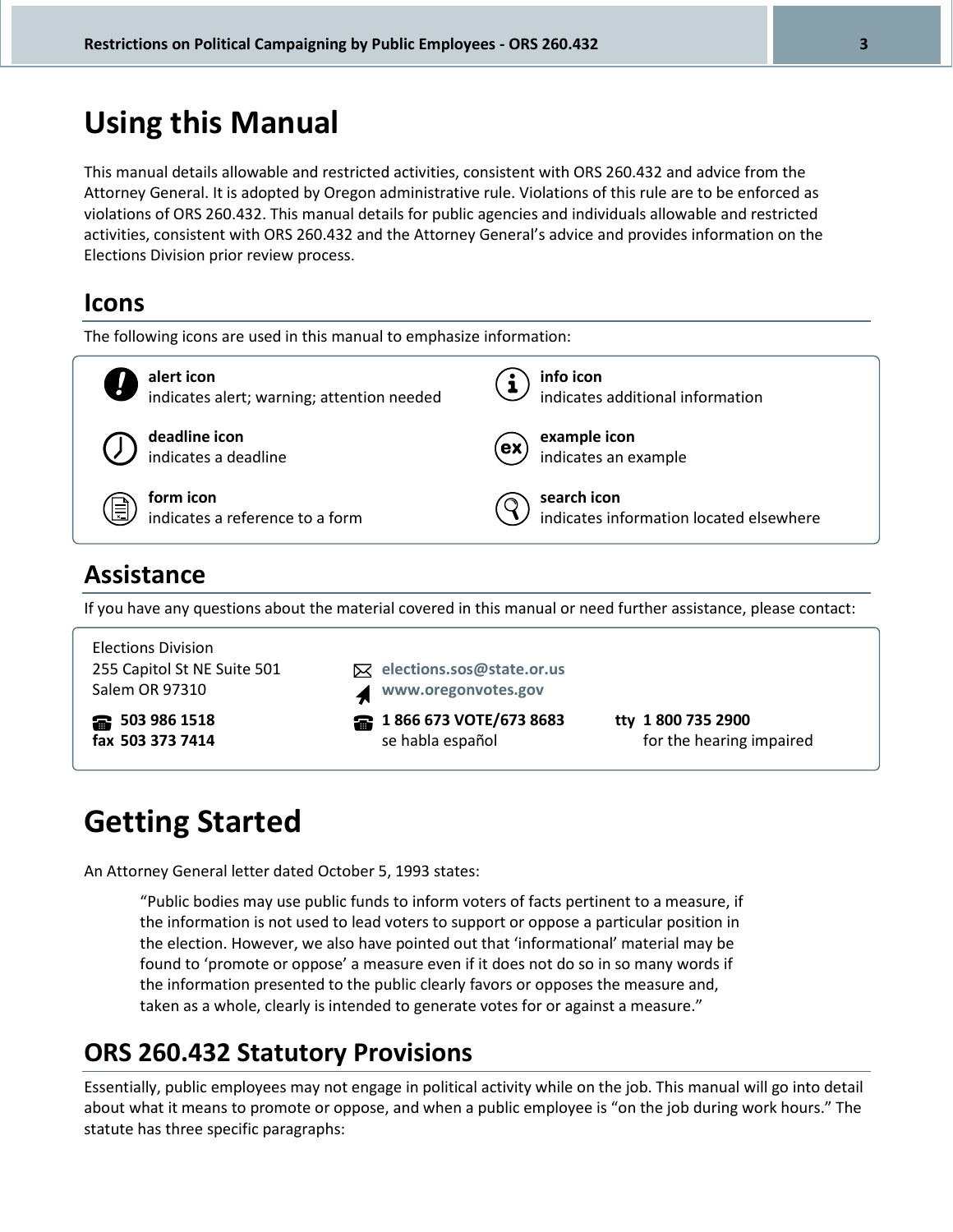ORS 260.432(1) states that a person - including public employers and elected officials - may not require a public employee to promote or oppose any political committee or any initiative, referendum or recall petition, ballot measure or candidate.

ORS 260.432(2) states that public employees (including school administrators, city managers, police chiefs, etc.) may not be involved in **promoting or opposing** any political committee or any initiative, referendum or recall petition, measure or candidate **"while on the job during working hours."**

ORS 260.432(3) states that each public employer must have posted - in all appropriate places where public employees work - a notice about the prohibitions of ORS 260.432. See the final page of this manual for a sample notice.

### **When Does 260.432 Apply?**

- $\rightarrow$  for initiative, referendum and recall petition efforts, as soon as a prospective petition is filed with the appropriate elections filing officer (for a statewide initiative, this is the date the sponsorship prospective petition is filed);
- $\rightarrow$  for a ballot measure referred to the ballot by a governing body (district, city, county, state) as soon as the measure is certified to the ballot. A county, city or district measure is certified to the ballot when the elections official files the referral with the county election office;
- $\rightarrow$  for a candidate, as soon as the person becomes a candidate under the definition in ORS 260.005(1)(a); and
- $\rightarrow$  for political committees, whenever the political committee is active.

The prohibition ceases to apply at 8:00 pm on the date of the election at which the candidate, measure, recall or referendum is being voted on. The prohibition ceases to apply to a petition (initiative, referendum or recall) on the date the petition is withdrawn or becomes void.

# **Overview of Restrictions and Allowable Activities**

Public employees may not use their work time to support or oppose measures, candidates, recalls, political committees or petitions. When this manual refers to engaging in "political activity" or "advocacy", it means only that political activity or advocacy which is restricted by the statute- supporting or opposing measures, candidates, recalls, political committees or petitions. Supporting or opposing political issues which do not fall into any of those categories is not restricted by the statute.

Oregon election law does not specify any amount of work time that may be used before a violation occurs, so a public employee may be found in violation even though they used a minimal amount of work time.

An elected official or any other employer of a public employee may not require or direct public employees to prepare or distribute advocacy materials.

### **Who must follow ORS 260.432?**

All non-elected public employees are covered by 260.432. Elected officials are covered insofar as they direct other public employees to engage in political activities.



See Candidates and Elected Officials*,* page 10*.*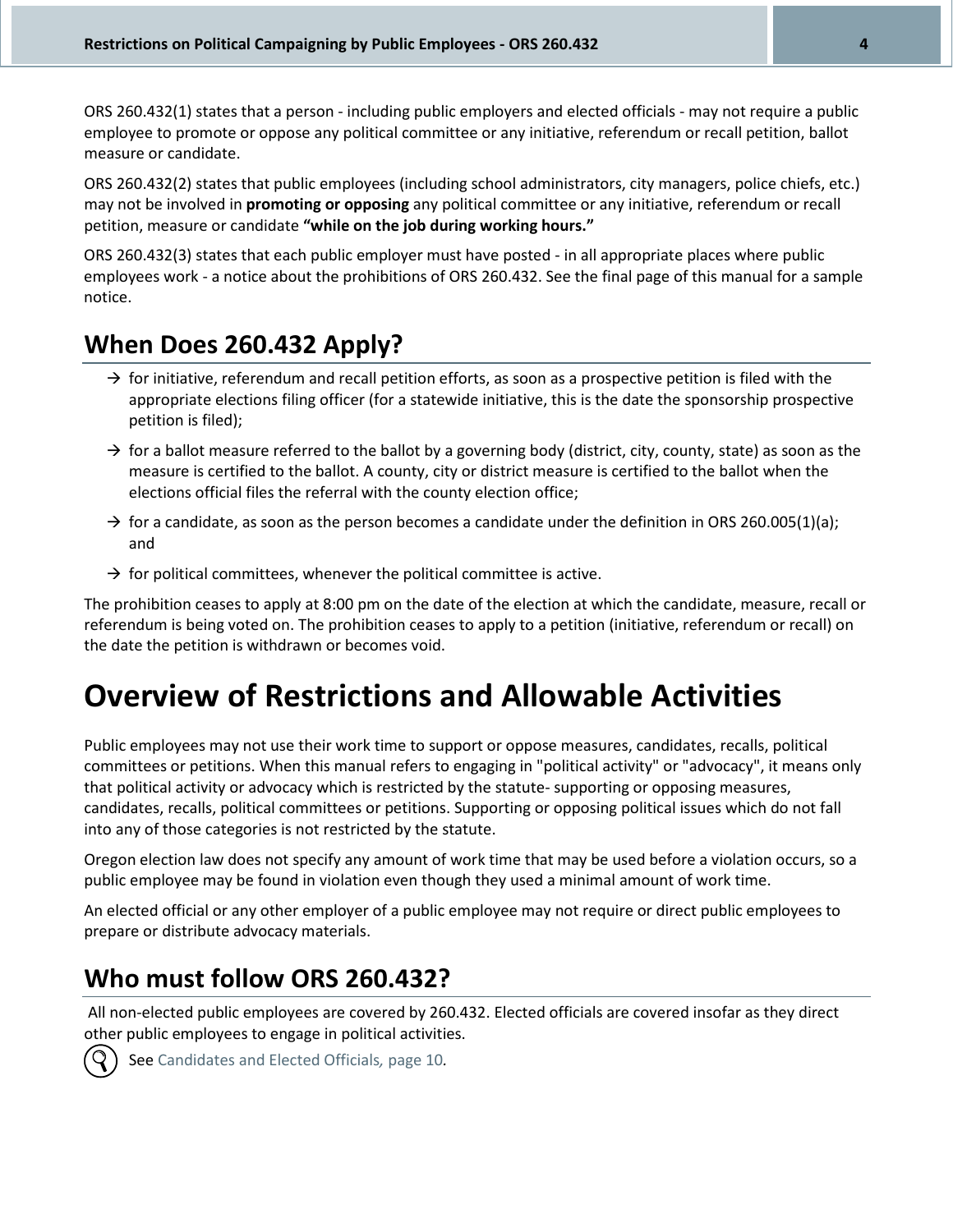Federal employees, including persons principally employed by state or local executive agencies in connection with programs financed in whole or in part by federal loans or grants, are covered by the federal Hatch Act, which is administered by the U.S. Office of Special Counsel.

### **Appointed Board Members and Commissioners**

ORS 260.432 applies to appointed board and commission members when they are acting in their official capacity. Appointed board or commission members are acting in their official capacity when they are at a meeting of the board or commission, working on a duty assigned by the board or commission, working on official publications (including website materials) for the board or commission, or when appearing at an event in an official capacity.

Appointed board or commission members may use their titles to engage in political advocacy (including endorsing candidates, measures, etc.) as long as they are not acting in an official capacity when authorizing use of their title.



On personal time, a candidate approaches a planning commission board member and asks for their endorsement. The candidate asks if they can use the board member's title, and the board member agrees. This is allowable.



Example: A candidate, attending a planning commission meeting, asks the board members for an endorsement and some board members agree. This is not allowable, because the board members are at a meeting and therefore acting in an official capacity.

See Use of Public Employee Title on page 11 for more information.

### **Salaried and Hourly Employees: What is "On the Job"?**

Salaried employees' work time is not as easily measured as hourly workers. If the work performed falls generally within the job duties of the public employee, the work is performed in an official capacity regardless of the time of day or location.

If a salaried employee applies for expense reimbursement for a function, they are considered on the job.

A regular workday may not be definable for a position, or may not have a specific time period. It is based on the activities and whether the person is acting, or appears to be acting, in an official capacity.

Personal note-keeping by salaried employees to record when the employee is on or off duty is suggested. During public appearances, the employee is encouraged to specifically announce to the audience that the employee is not acting in his or her official capacity if they are engaging in political advocacy. Such an announcement would not negate a subsequent statement or action that indicates the public employee is acting in his or her official capacity (such as handing out official publications, or speaking on behalf of the jurisdiction).



If a salaried police officer attends a meeting about a bond measure on his own time (i.e. while not "on duty") and advocates for the measure, he should announce to the audience that he is there in his capacity as a citizen, and is not representing the police department.

However, if the police officer went on to hand out official publications from the jurisdiction, the police officer would be acting in his or her official capacity (despite their previous announcement) and would be subject to the requirements of ORS 260.432.



A school superintendent is acting in his or her official capacity at all school board meetings and school functions.

 $\rightarrow$  A salaried public employee may be acting in his or her official capacity even when using personal equipment and personal time, if the activity is related to work duties.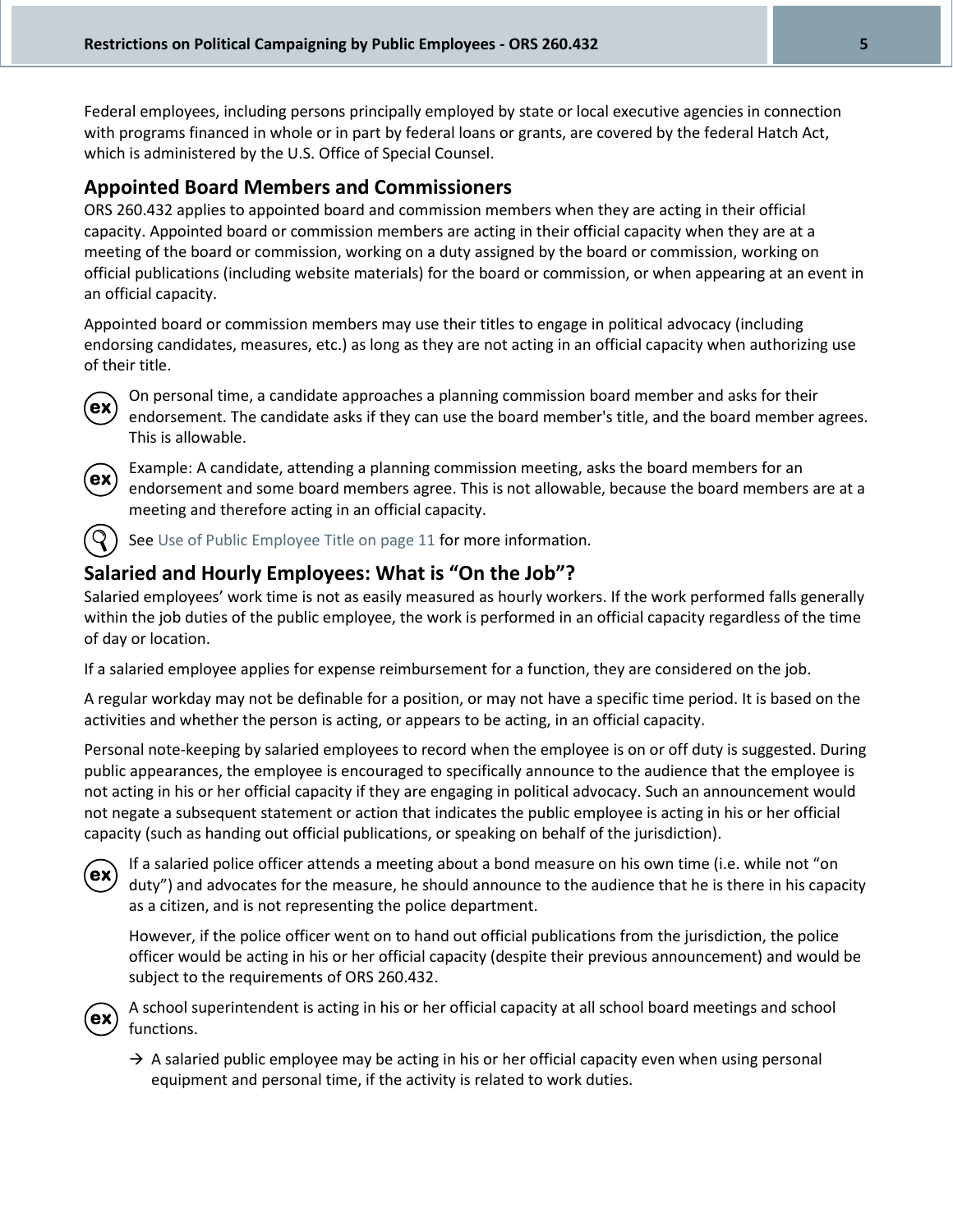- A public employee who, on their own computer on the weekend, drafts a press release about how a ex measure might affect their agency, and signs the document with their title, is acting in their official capacity.
	- $\rightarrow$  Salaried employees have the right to participate in political activity on their own time. An employee would not be on the job solely because they may be subject to a call back to duty at any time.

Common activities that are always undertaken in an official capacity (regardless of time of day or location) and are therefore subject to the requirements or ORS 260.432 include:

- $\rightarrow$  posting material to an official website (and approving material to be posted to an official website)
- $\rightarrow$  drafting or distributing an official publication from the jurisdiction
- $\rightarrow$  Appearing at an event as a representative of a jurisdiction
- $\mathcal{S}(S)$  See Use of Public Employee Title on page 11 for more information.

#### **Volunteer personnel at a public agency**

Volunteers (other than members of appointed boards or commissions) receiving no compensation are not considered public employees and therefore are not restricted by ORS 260.432. Workers compensation coverage is not considered compensation.

These volunteers may be bound by the policies of the jurisdiction. The policies may include limits on political advocacy during their volunteer activities as well as limits on access to agency resources for advocacy purposes. While a volunteer will not be liable under ORS 260.432, a public employee may have exposure if the public employee directs a volunteer to engage in political advocacy.

#### **Government Contractors**

Public employees may not direct government contractors to engage in political activity as part of the contracting service.

Contractors are bound by the policies of the jurisdiction and the terms of the contract. While a contractor will generally not be liable under ORS 260.432, a public employee may have exposure if the public employee directs a contractor to engage in political advocacy.



A school district may hire a public relations firm to help communicate with the public about an upcoming measure. If the public relations firm drafts material to be approved and disseminated by public employees, the material must be impartial. If the material is not impartial, the public employee who approved it would be liable for a violation of ORS 260.432.

### **National Voter Registration Act (NVRA) and ORS 247.208(3)**

While the restrictions imposed under ORS 260.432 apply generally to all public employees, ORS 247.208(3) imposes a separate, rigorous set of restrictions that apply only to persons who provide voter registration services required under the National Voter Registration Act (NVRA). NVRA is a federal Act enacted by Congress in 1993.

Public employees or other persons providing NVRA-required voter registration services on behalf of a designated public agency may not:

- $\rightarrow$  seek to influence the political preference or party registration of a person registering to vote;
- $\rightarrow$  attempt to discourage a customer from registering to vote;
- $\rightarrow$  display any indications of political preference or party allegiance (including the choice of candidates for partisan political office);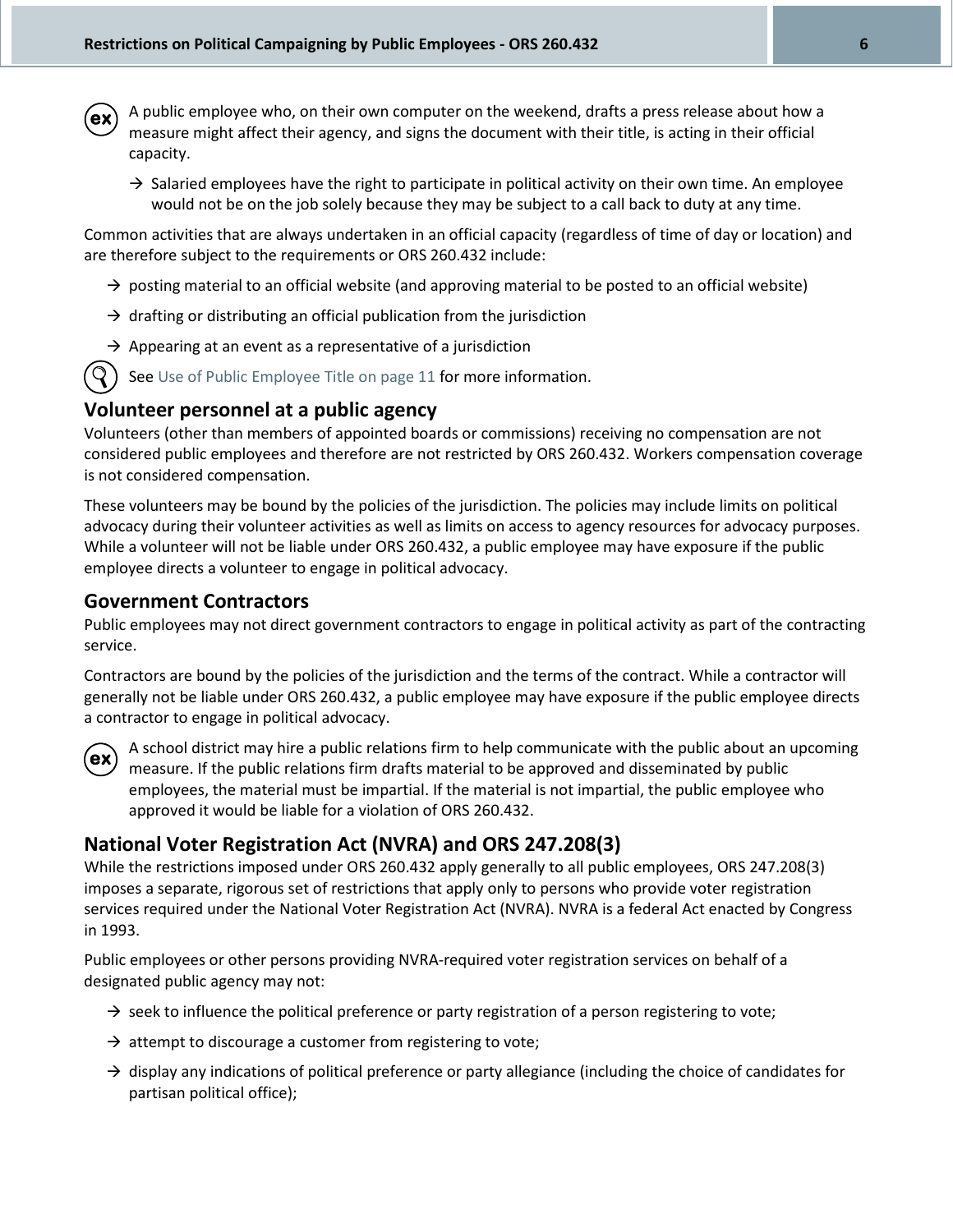- $\rightarrow$  make any statement or take any action towards a person registering to vote that would lead the person to believe the voter registration has any bearing on the availability of services or benefits;
- $\rightarrow$  seek to induce any person to register to vote or to vote in any particular manner.

These restrictions prohibit public employees from wearing political buttons while performing NVRA services, which is more restrictive than the general rule that is explained on page 8.



See OAR 165-005-0070 for detailed guidelines.

# **Personal Expression by Public Employees**

### **Signs and Posted Information**

### **Campaign Signs**

Oregon election law does not address the size, location or timing of political campaign signs. Many local jurisdictions (cities and counties) have ordinances or policies that address campaign signs.

Public employees may generally have political stickers on their cars or post political signs in their work area, as long as they do so on personal time and such action does not violate any employer policy. Public employers are encouraged to have written policies about posting political material at work.

See National Voter Registration Act (NVRA) on page 6 for signage rules specific to NVRA employees.

### **Union Bulletin Boards**

Public employee unions may have a designated bulletin board to post information. The location and contents of those bulletin boards are regulated by collective bargaining agreements and are not subject to the requirements of ORS 260.432.

### **Distribution of Political Material within a Government Agency**

Public employees may not distribute material that contains political advocacy while on the job during work hours, except public employees may, as part of their job duties, process and distribute incoming mail addressed to specific employees that contains political advocacy.

Political material may be distributed in public jurisdictions if the person doing the distribution is not on the job, if other people would be granted equal access, and if it does not violate the jurisdiction's policies.



้เ

A teacher, while not on the job (before or after work or during lunch), may place information about his candidacy for a local office in the boxes of the other teachers at the school so long as any other candidate who asked would be allowed to distribute materials into the boxes.

Unions may distribute political materials to their members pursuant to their contract.



See Email on page 14 regarding responding to or forwarding political emails.

### **Verbal Communication**

ORS 260.432 does not restrict the right of a public employee to express personal political views during their personal time. However, it does restrict some verbal communication while on the job during working hours (or while acting in an "official capacity").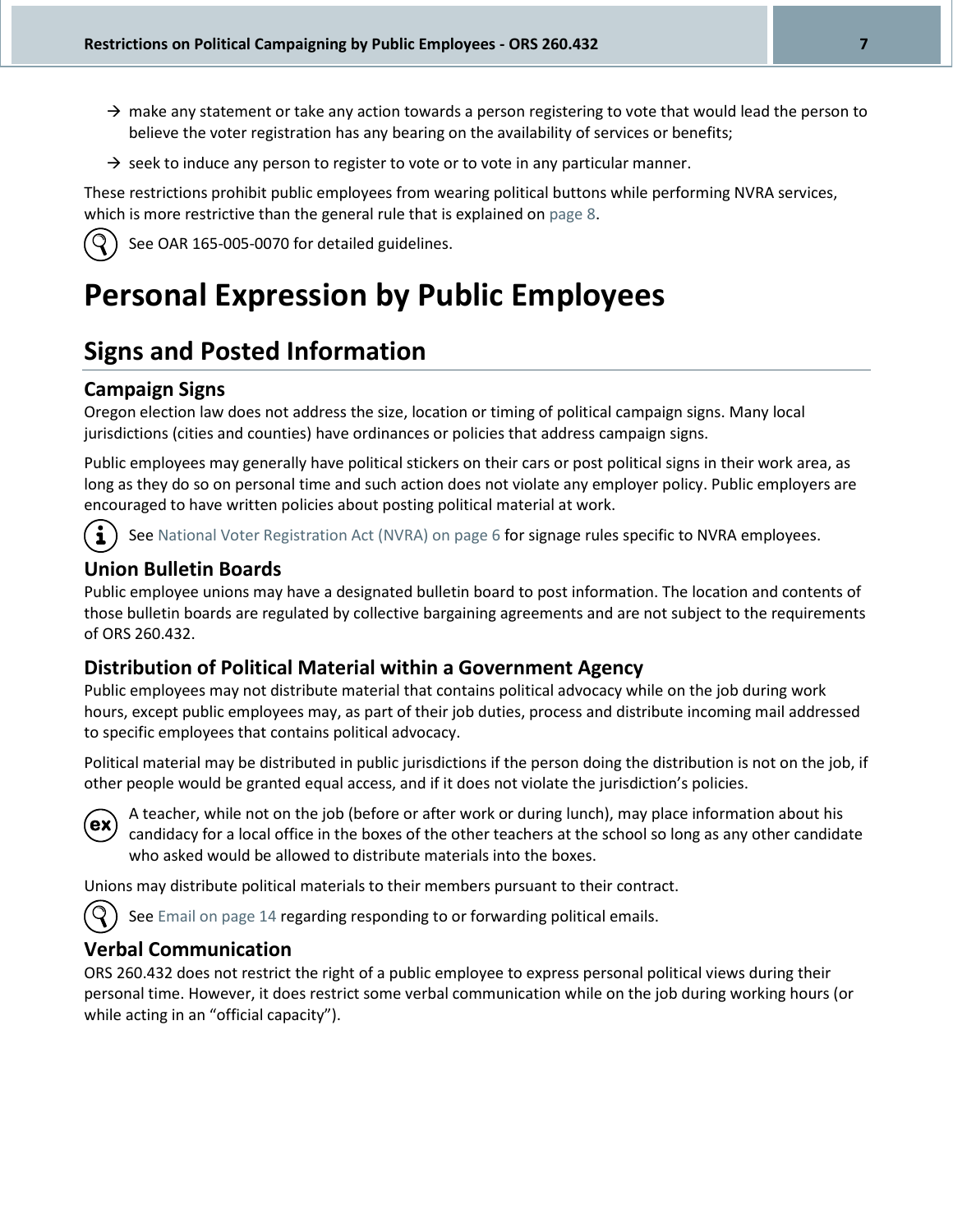A public employee cannot promote or oppose a political position while they are on the job during work hours.



A City Manager gives a presentation to staff about a pending measure. During the presentation, he says "I hope we all agree that it is important that this measure passes". That verbal communication would constitute a violation.

Public employers may add additional policies.

### **Public Presentations and Speeches**

A public employee cannot give a speech or presentation advocating a political position if they are on the job or acting in their official capacity. An elected official may give political presentations and speeches, so long as no public employee work time is utilized.

When making a presentation that contains political advocacy during non-work time, the public employee should announce that they are acting in their capacity as a private citizen. The employee should also document that they were not on the job.



Employees may document that they are not on the job by keeping: a log, payroll records that indicate when they were on the job, time off slips, etc.

### **Meetings**

Public employees may attend meetings at which political issues are discussed, so long as they do not engage in political advocacy themselves while on the job or acting in their official capacity.

Public employees cannot be compelled to attend political presentations. If a public agency has a mandatory staff meeting and a political group is making a presentation, the agency must make it clear that attendance at the political presentation is optional. Public employees who do attend the political presentation must do so during non-work time. Political advocacy presentations should not occur in close proximity to events requiring public employee attendance.

### **Buttons, T-Shirts, and Uniforms**

### **Political Buttons and Clothing**

Public employees may wear political buttons or clothing at work so long as it does not violate their employer's policy.

A public employer may not request or require that public employees wear political clothing, buttons, etc.



It would not be a violation for a teacher, on their own, to choose to wear a "Vote Yes on Measure 1234" button to school (so long as that did not violate school policy). It would be a violation for school administration to give out "Vote Yes on Measure 1234" buttons and email to encourage teachers to wear them to school on Election Day.

### **Uniforms**

Generally, wearing a uniform while engaging in political activity is governed by the uniform policy of the jurisdiction that issues the uniform. Wearing a uniform to a political event, or while giving a political presentation, is not a violation of ORS 260.432, unless other elements of the presentation violate requirements of this rule. Public employees who wear uniforms and engage in advocacy should notify the audience that they are not acting in their official capacity.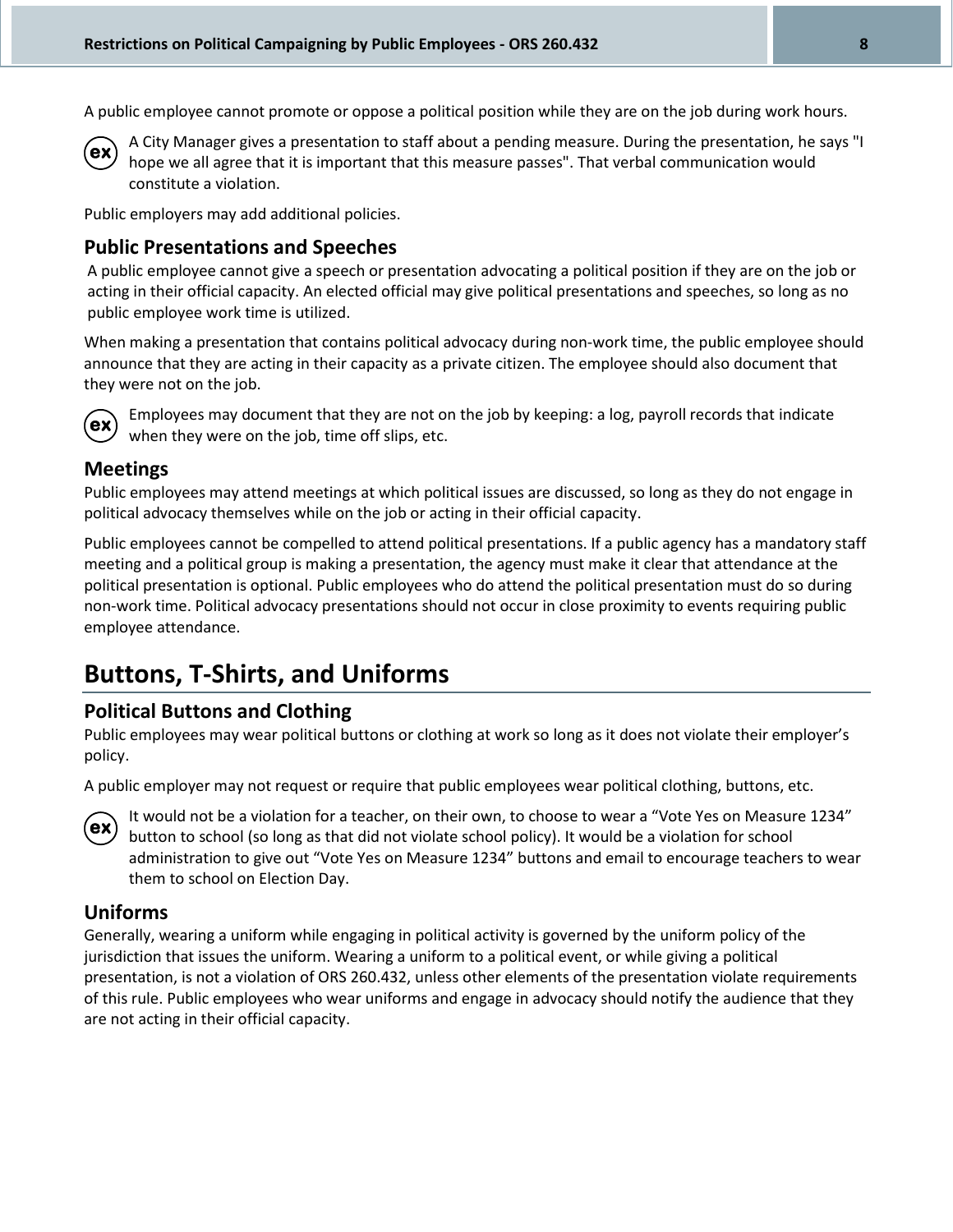### **Lobbying and Legal Challenges**

### **Legal Challenges by Public Jurisdictions**

Public employee's work involvement in legal court challenges as part of their regular job duties is not a violation of ORS 260.432.



Examples of legal challenges include whether an initiative petition meets constitutional requirements, whether a ballot title complies with statutory standards, etc.

### **Legislation and Lobbying**

Legislative bills are not covered by ORS 260.432. Therefore it is allowable, under election law, for public employees to lobby governing bodies. Once a referral has been certified to the ballot, political advocacy is restricted by ORS 260.432.



For more information about lobbying, contact the Oregon Government Ethics Commission.

## **Public Property**

If a governing body makes their property available for advocacy activities, they must grant equal access for all political groups to use public property. This includes charging the same fee or requiring the same permit.

If a candidate (or group supporting or opposing a recall, measure, initiative, etc.) requests to use public property for political purposes, then the government agency must allow the same access at the same price (if any) to any other candidate.

Public agencies may have policies that regulate the use of public property. The policy may be more restrictive than the requirements of ORS 260.432.



ORS 294.100 provides a limited remedy for possible inappropriate use of public resources. That statute is not within the jurisdiction of the Elections Division, and therefore we cannot give advice about compliance with that statute.

An elected official is not required to grant equal access to their office or equipment, even if it is in a public building.

### **Contact Lists**

If lists are available to the public, a public employee must grant equal access to anyone who requests the list. This includes any list that the public body administers. The public body must charge the same fee, if any.

A candidate may not use any list administered by a public body that is not available to all other candidates. Candidates may use contact lists that they created (including constituent contacts collected as an elected official) without granting equal access to other candidates.



This issue commonly arises with the use of personnel lists, public utility lists, email lists, voter lists, etc. Public bodies must allow equal access to these lists.

### **Government Logos**

A governing body must allow equal access to logos for political purposes, meaning that if any candidate is allowed to use the logo, all candidates must be allowed. It is not allowable to allow certain candidates (or other political groups), such as incumbents, to use logos but prohibit another candidate from doing the same.

Government agencies are encouraged to have written policies about use of their logos.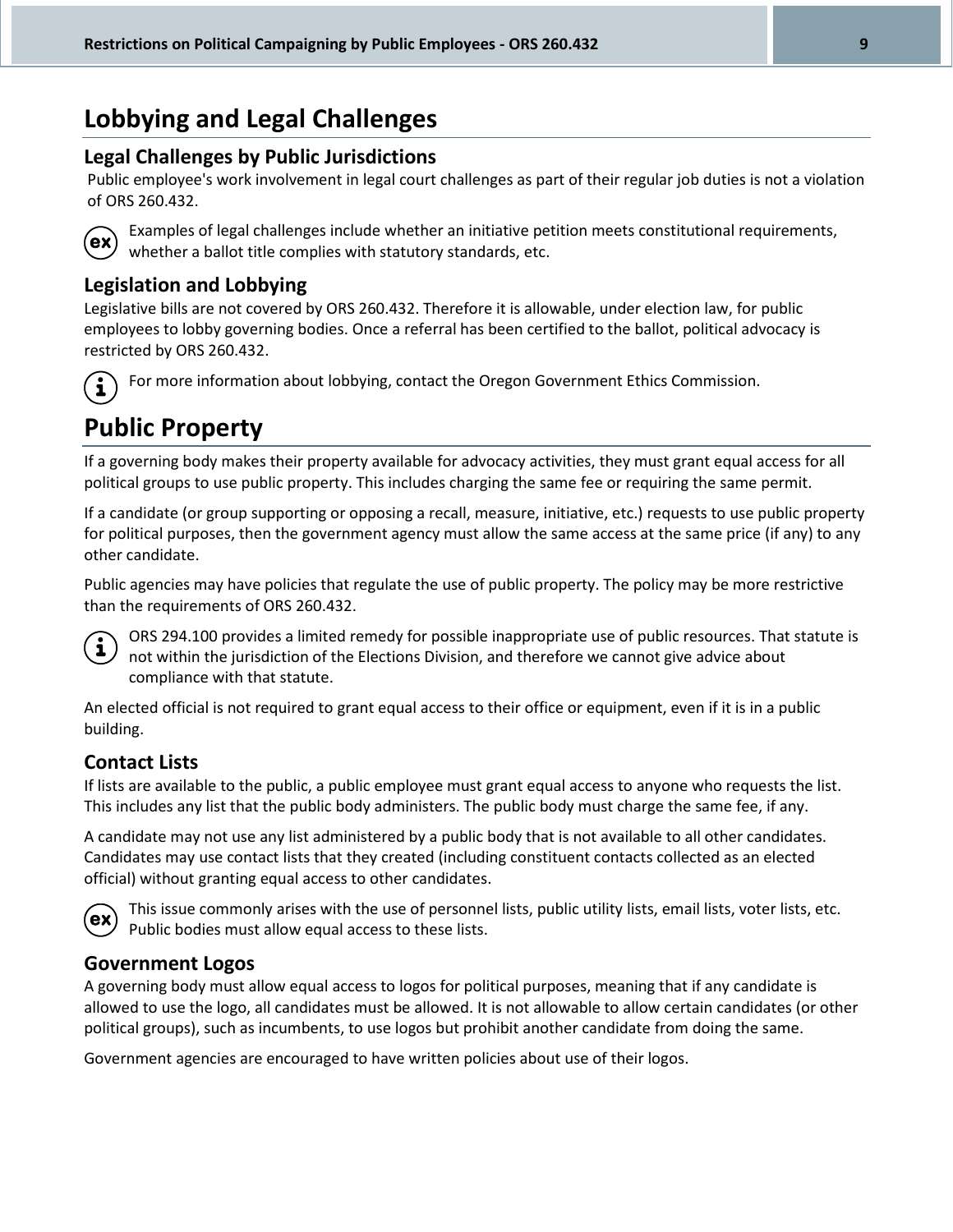### **Public Records**

Governing bodies must grant equal access to public records. All requestors of records should be charged the same fee, if any.

### **Advertising**

Public jurisdictions which raise funds through advertisement must grant equal access to any political group or person. The public body must charge the same fee, if any, to any candidate or other political group for the same level of advertising space or time.

Public employees should not design an advertisement or verbally promote a sponsor candidate or political group at an event. A public employee may edit the advertisement for size, clarity, etc. but should not edit the substance of the advertisement.



A school district produces game programs for football games. A candidate asks to have a half page ad placed in the program. A public employee charges the candidate the same fee any other person or group would have been charged for the space, and places the candidate's pre-designed ad into the program.

Public jurisdictions are encouraged to have written policies on advertising which incorporate the requirements of ORS 260.432.

### **Candidates and Elected Officials**

An elected official may engage in political activity during work time. Elected officials are not considered public employees for the purposes of ORS 260.432.

A person appointed to fill a vacancy in an elective public office is considered an elected official for purposes of this statute.

Elected officials cannot request public employees who are on the job or acting in an official capacity to engage in political advocacy. A request made by an elected official is considered a command.

An elected official's quote, opinion piece, letter or speech advocating a political position may not be published in a jurisdiction's newsletter or other publication produced or distributed by public employees.



See Material Produced by Governing Bodies, page 12. See Voters' Pamphlet, page 13, for an exception to this standard.



Public employees may not prepare the text for a speech, a press release, constituent mail that advocates a vote, candidate filing forms, voters' pamphlet filing forms, file contribution and expenditure (C&E) transactions online, etc. during their work time.

An elected official, as part of a governing body, may vote to support or oppose a measure put before the body. The elected official may publicly discuss the vote. Elected officials may not use public employee staff time, except for ministerial functions.



An elected official may only solicit volunteer help from public employees during employee breaks or other personal time.

### **Candidate Forums**

A governing body may sponsor a candidate forum if it is open to all candidates, though not all candidates must attend.

Public employees may use work time to arrange the forum. The public employee may perform administrative support functions in conjunction with the forum and may attend on work time.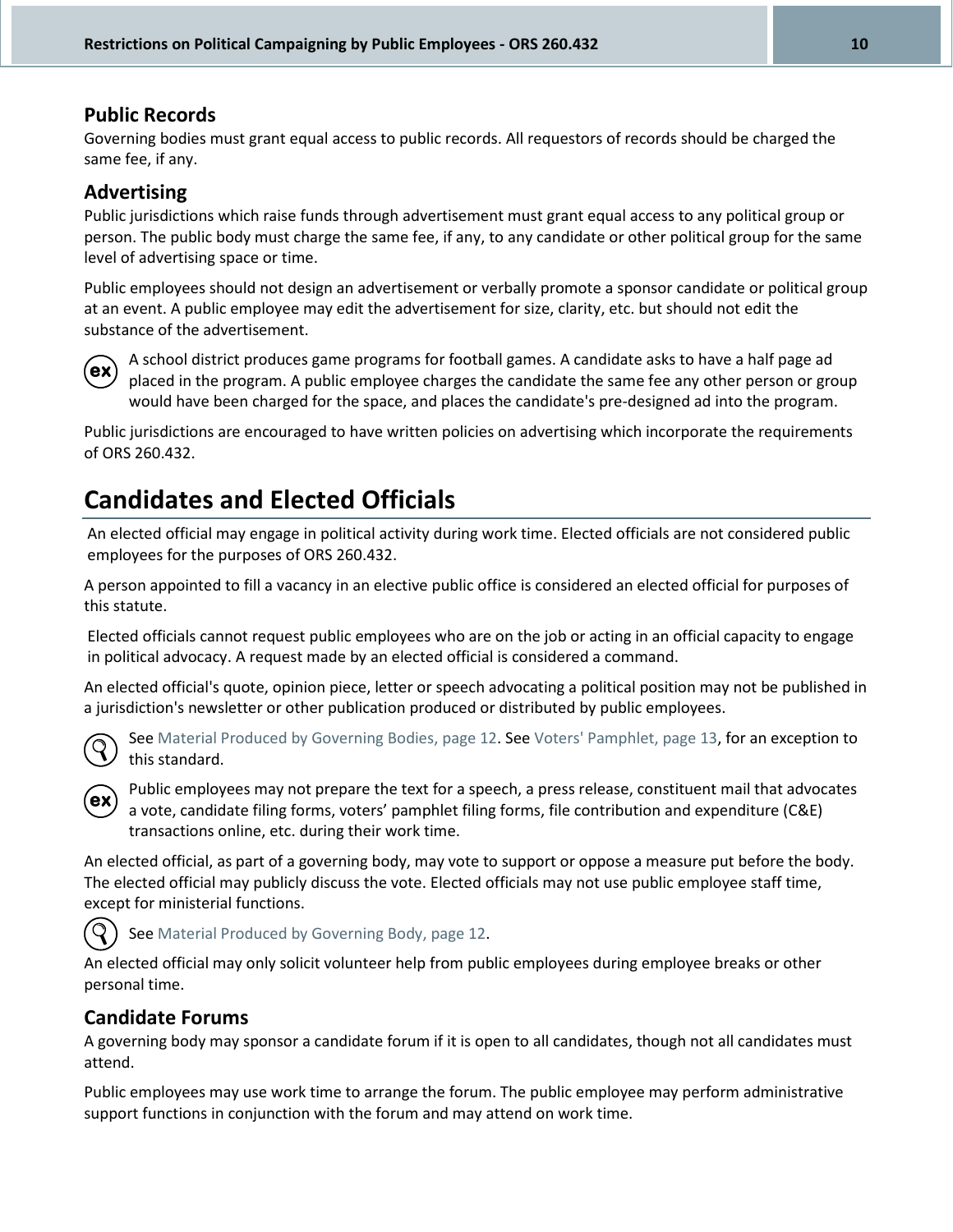

All public employee involvement in the forum must be impartial. Public employees may not draft or select questions for the candidates.

### **Scheduling Political Appearances**

Public employees may maintain the schedule of elected official candidates. Public employees may not solicit political scheduling opportunities for an elected official, but may respond to scheduling requests. Prohibited activities include organizing campaign events, communicating on political matters with the press or constituents, or initiating any other political activity on behalf of the official.

As discussed in the measure section, incoming calls about measures must be answered in a strictly factual manner.

### **Visits by Candidate or Candidate Representative**

A candidate may request to visit a government agency work site. The public agency must grant equal access to all candidates. The government agency should not initiate candidate visits, except for candidate forums.

Public employees involved in the arrangements for the visit may perform administrative duties necessary to arrange the event.

No public employee may take any actions to promote or oppose the candidate before or during the visit. This includes taking a political position when announcing the event, holding a campaign sign during the event or assisting the candidate in distributing campaign materials.

# **Sharing Information with the Media**

### **Use of Public Employee Title**

Public employees may use their work title in political activity so long as the title is the only indication that the public employee is acting in an official capacity. Use of a title may give people the impression that a public employee is acting in an official capacity, so it is suggested that public employees use caution. However, a violation of ORS 260.432 will only be found where a public employee is on the job or acting in an official capacity. Public employees may not always have control over whether people or political groups add a title to a publication.



A public employee, after work on personal time, is asked whether they are willing to endorse a candidate with the purpose of including the endorsement on the candidate's website. The public employee agrees. Regardless of whether the candidate adds the title of the public employee on their own or whether the public employee specifically agrees for his or her title to be included, the public employee would not be in violation of ORS 260.432 because the endorsement occurred after hours and the title is the only indication that the public employee is acting in an official capacity.

 $\rightarrow$  It would be a violation for a public employee to receive a call at work from a candidate and agree to endorse the candidate, regardless of whether the candidate includes the title in the endorsement, because the public employee is on the job during work hours.



See Salaried v. Hourly: "On the Job" on page 5.

### **Guest Opinions or Letters to the Editor by Public Employees**

If a public employee is asked in their official capacity to produce a guest opinion related to a ballot measure or candidate, the content must be impartial.

A public employee may write a letter to the editor that contains political advocacy so long as they do so on their own time and not in their official capacity.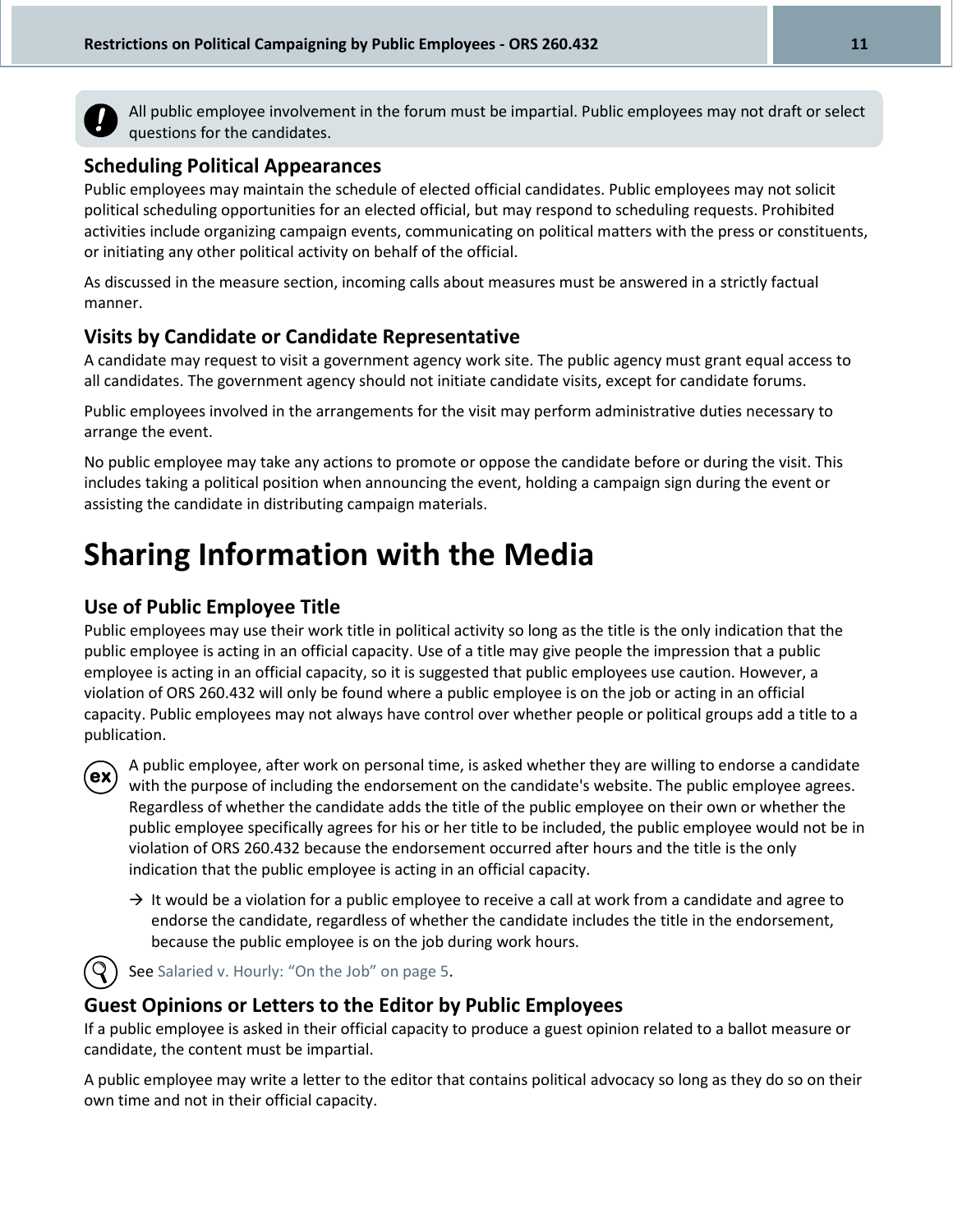### **Agency Interaction with Media**

A spokesperson for an agency may respond to media inquiries about the possible effects of a measure or initiative so long as the information they provide is impartial. The public employee must not state or imply support or opposition.

A public employee may draft and distribute an impartial news release, except for a news release regarding a resolution advocating a political position on a measure.



See Resolutions (Vote Taken) by an Elected Governing Body, page 15.

Information that is entirely factual may nonetheless be considered advocacy (for example, by omitting required cost information).



See Determining Impartiality for Documents, page 17.

# **Material Produced by Governing Bodies**

Any covered political materials produced by public employees while on the job during work hours must be impartial. The Elections Division is available to review documents prior to publication to ensure compliance with ORS 260.432. If the document is submitted to the Elections Division and approved in writing, there will be no violation of ORS 260.432 as long as what is printed does not deviate from the approved version. This review process will be completed within five business days of the submission of the document.

### **Contact**

Oregon Secretary of State, Elections Division

8 **503 986 1518 Fax 503 373 7414 elections.sos@state.or.us** ⊠

When the Elections Division receives a document for prior review (usually submitted by fax or email), it will review it utilizing the impartiality requirements on page 18 of this manual. It will then reply to the jurisdiction, usually by email, with a statement that the document as submitted is acceptable, or with notes about how to make the document more impartial. The jurisdiction may re-submit the material incorporating the suggested changes as many times as necessary.

### **Who is Liable for Advocacy Material**

Any public employee who authors or drafts material that contains advocacy may be in violation of ORS 260.432. This includes any public employee who creates material for inclusion in an advocacy document.

A supervisor who requests that an advocacy document be created, or oversees the project, may also be in violation of ORS 260.432, even if they are not the author of the document.

A public employee may edit material that is subsequently found to contain advocacy if the public employee only edits for grammar, spelling and other non-substantive issues. A public employee may not edit advocacy materials if they make or suggest substantive changes. It is not a violation for a public employee to design materials that are subsequently found to contain advocacy so long as they are not involved in the substantive content of the document.

It is not a violation of ORS 260.432 for a public employee, at the direction of a supervisor, to post advocacy materials to a website or otherwise distribute them. The supervisor who directed the distribution of materials may be in violation of ORS 260.432.



See Determining Impartiality of Documents, page 17.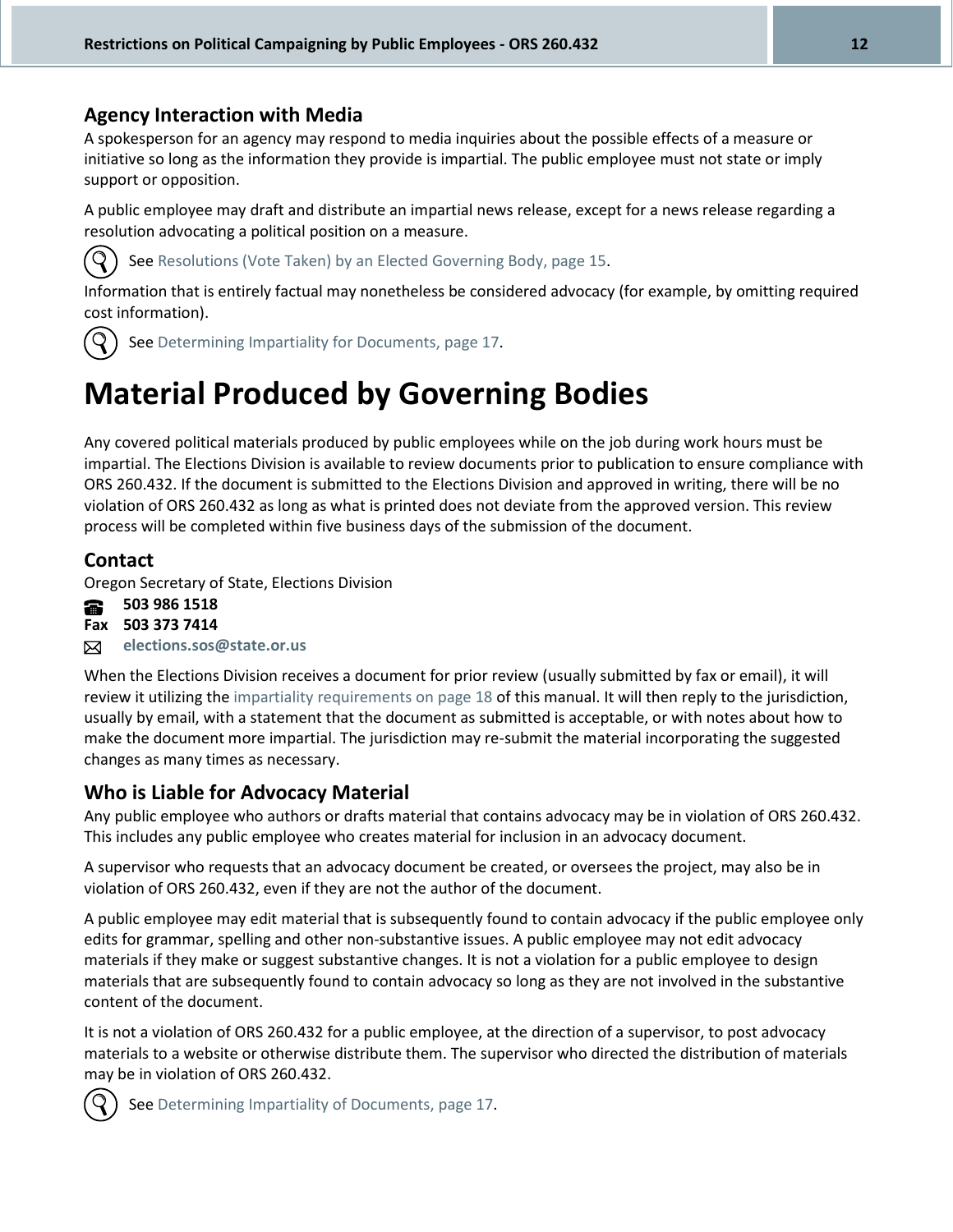### **Letterhead and State Seal**

### **Government Letterhead**

Election law does not regulate the use of government letterhead.

We recommend agencies have policies in place governing letterhead that incorporate the requirements of ORS 260.432.

### **State Seal**

ORS 186.023 governs the use of the Oregon State Seal. Elected officials may use the state seal in an official capacity, but not as a candidate for public office.



For questions about the use of the Oregon State Seal, contact the Secretary of State, Executive Office at 503-986-1523.

### **Specific Kinds of Materials**

### **Voters' Pamphlet**

A public employee's duties may include producing an official voters' pamphlet. Public employees may not prepare measure arguments or candidate statements for inclusion in the voters' pamphlet while on the job during work hours.



See page 16 for information about ballot titles and explanatory statements.

### **Postcards**

Postcards produced or distributed by public employees must be impartial. The postcards must meet the impartiality requirements, described on page 18.

When a public employee is involved in the production of a series of small mailers, each piece must be individually impartial. Read together, the series of mailers must also be impartial. For ballot measure material, any discussion of the measure's effects must be balanced with the amount of taxes or fees.

### **"Don't Forget to Vote" Materials**

Public employees may produce "don't forget to vote" materials as long as they are impartial. These materials can contain information about the date of the election, how to return ballots, etc. and can also include information about a measure, as long as that information is impartial.

### **Previously Published Materials**

Public employees may respond to public records requests with information that contains advocacy, but may not proactively distribute advocacy material.



See Websites, page 14, for information about links to previously published materials.

### **Video and Audio Productions**

Video and Audio productions created or distributed by public employees must be impartial.

Public employees who record video of public meetings may do so even if non-public employees (or public employees who are not on the job or acting in their official capacity) engage in advocacy on the video. Public employees may not make recordings where the purpose of the video or audio production is advocacy. Public employees may not edit a video so that the resulting product is advocacy.

Public employees may broadcast videos of meetings for public access channels and post the videos on government websites, even if the videos contain advocacy. Posting only excerpts of the meeting where there is advocacy with an intent to advocate would be a violation.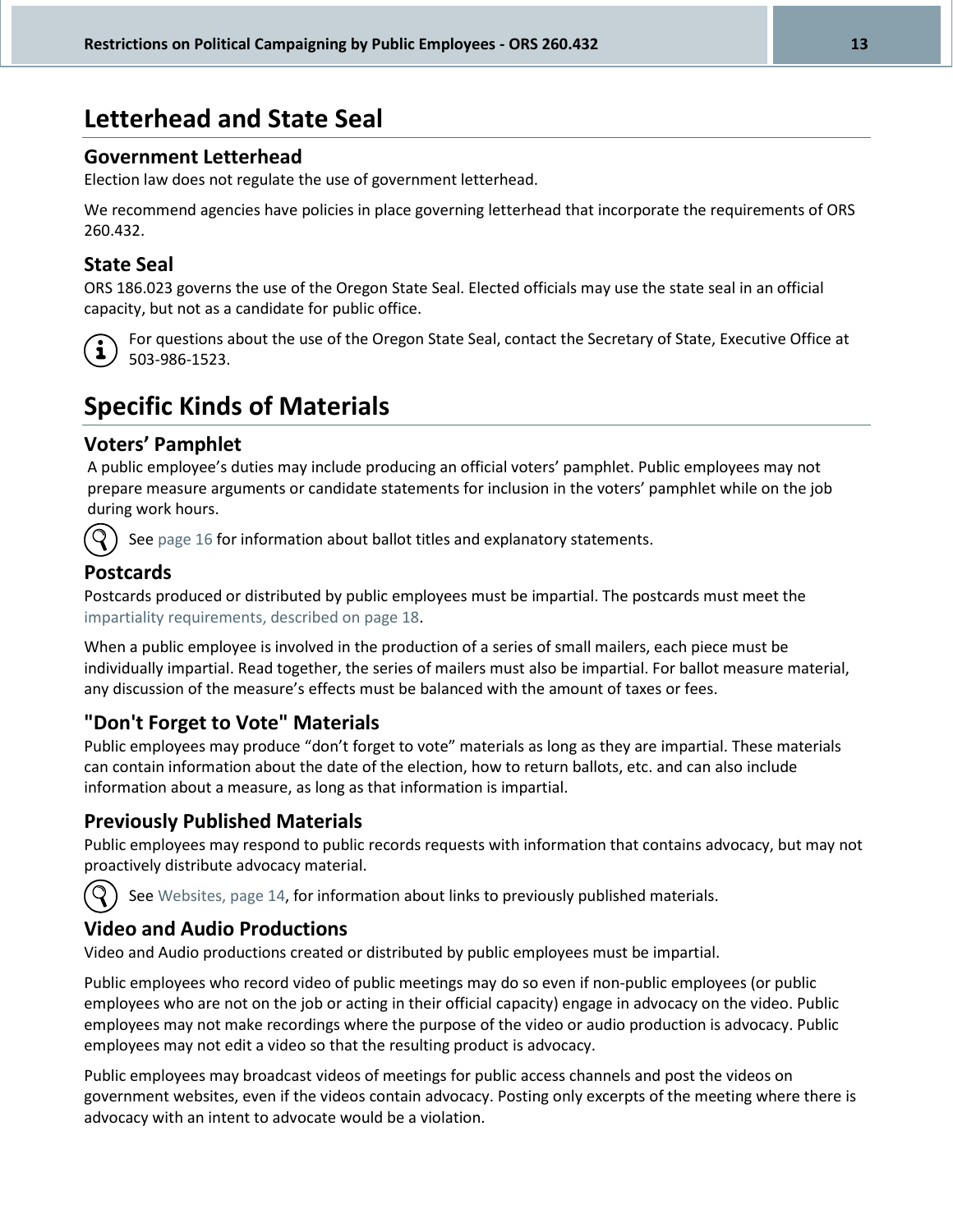### **Websites**

No advocacy material may be posted on any government website or blog unless it is part of an official function of the agency.



An elections website may contain voters' pamphlet information.

 $\rightarrow$  Any public body may post information that is a record of a public meeting, even if it contains advocacy.

Candidates and other political groups may link to government websites, but government websites may not contain links to advocacy material. Even if a public employee posts advocacy material on the government website during their personal time or on their personal equipment, the public employee would be acting in their official capacity and therefore would violate ORS 260.432.

Government websites may contain public records about measures or candidates. Those public records must be treated the same as other public records, which do not contain advocacy. Public records which contain advocacy cannot be proactively distributed or placed in a prominent location on a website when a measure or other restricted issue is pending.



A city manager may produce a memorandum to the city council about the need for a possible future bond measure referral. If the city council refers the bond measure, then that memorandum cannot be proactively distributed after the measure is certified. The city could respond to a public records request for the memorandum or maintain it with, for example, the minutes for the meeting in an archival section of the website.

Government agencies should have a policy in place for their website that incorporates the requirements of ORS 260.432.

### **E-mail**

Public employees may open and read emails that contain political advocacy. They may not, while on the job during work hours, send or forward emails that contain advocacy, except as outlined below.

A public employee may forward an email containing advocacy to their personal email, so long as this does not violate the employer's policies. Public employees may unsubscribe or otherwise ask to be removed for an email list while they are on the job.

A public employee may forward an email containing links to advocacy material only when that material is germane to the government agency and the public employee does not provide commentary.



A wildlife official may forward emails to other public employees that contain a link to an article about an upcoming measure that would change the way the state regulates the wolf population. They may not include commentary that endorses or opposes the article or issue. They may include commentary germane to how the measure would affect the agency, so long as the commentary is impartial. The wildlife official may not forward an advocacy article about a measure that would impose a public school bond (or any other issue not related to the agency).

Agencies are advised to have a policy on use of government email that incorporates the requirements of ORS 260.432.

### **New Media (Twitter, Facebook, etc.)**

Public employees may not post to government Twitter, Facebook, etc. material that contains political advocacy.

If a government agency interacts with candidates or covered political groups in new media (i.e., if a candidate left a comment on an agency Facebook post), the agency must ensure that they treat all candidates or political groups equally and that any agency interaction remains impartial.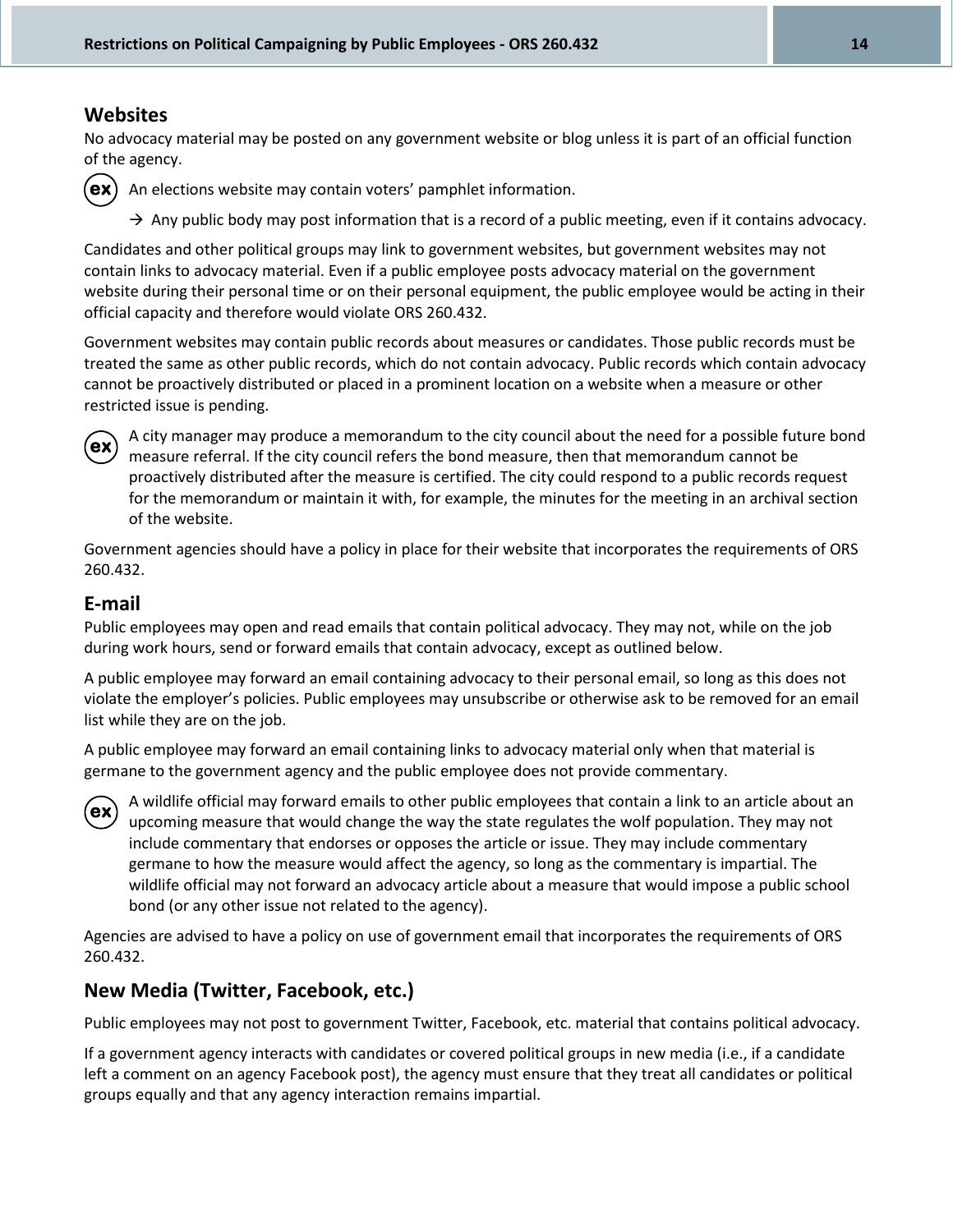If a government agency allows comments on social media posts, it must ensure that comments that support or opposite restricted political issues are treated equally.



An official school district facebook page posts a "don't forget to vote" message. Several people comment supporting and opposing a school district bond measure that is on the ballot. It would be a violation if the school district deleted the negative comments and maintained the positive comments. It would not be a violation to delete a comment opposing the measure if the comment also violates school district comment policy (e.g. the comment contained profanity).

Agencies are advised to have policies on use of government new media accounts that incorporate the requirements of ORS 260.432.

# **Initiatives, Measures, and Ballot Titles**

### **When Does ORS 260.432 Apply?**

- $\rightarrow$  for initiative, referendum and recall petition efforts as soon as a prospective petition is filed with the appropriate elections filing officer;
- $\rightarrow$  for a ballot measure referred to the ballot by a governing body (district, city, county, state) as soon as the measure is certified to the ballot. A district or city measure is certified to the ballot when the elections official files the referral with the county election office.

The actions taken by a governing body and its public employees in the planning stages of a possible measure are not subject to ORS 260.432.

Public employees may produce and distribute advocacy material about referrals prior to the measure being certified to the ballot. Any public employee work time used to change, amend, edit, distribute, etc. a document found to be supporting or opposing a referral between the date it is certified to the ballot until the date of the pertinent election could be a violation of ORS 260.432.

Public employees may respond to public records requests for documents that contain advocacy, even if the measure has been certified. They may not proactively distribute those materials after the measure is certified.

A public employee may not distribute prior measure materials that contain advocacy where the same or similar issue is currently on the ballot.



If a school district has a recurring bond levy, district employees may not proactively distribute any materials from the previous levies (even though those elections have passed) during the period between certification and the current election.

### **Resolutions (Vote taken) by an Elected Governing Body**

Elected boards of governing bodies may take a position on a ballot measure (or initiative, referendum or recall petition) provided there is no use of public employee work time to advocate that position.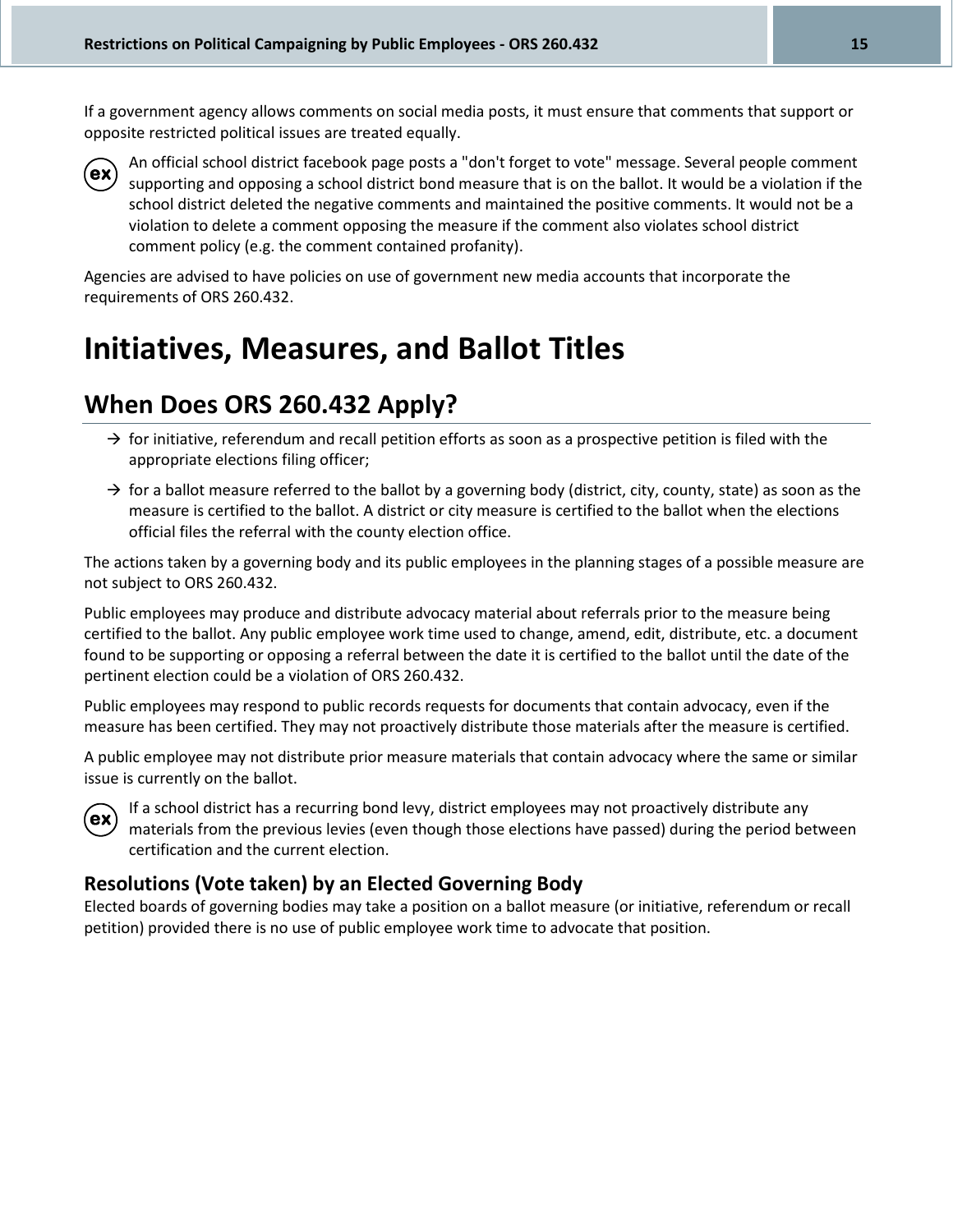With regard to a governing body's resolution that advocates a political position on a ballot measure, initiative, referendum or recall, a public employee:

| May                                                                                                                                                                                       | <b>May Not</b>                                                                                                                          |
|-------------------------------------------------------------------------------------------------------------------------------------------------------------------------------------------|-----------------------------------------------------------------------------------------------------------------------------------------|
| Edit the jurisdiction's name and board member<br>names to conform it to the requirements for the<br>resolution                                                                            | Draft, type, or edit the resolution                                                                                                     |
| Prepare neutral, factual information for the board to<br>use in taking a position on the measure, including<br>impartial information on how the measure could<br>affect the jurisdiction. | Recommend how to vote on the resolution                                                                                                 |
| Be available at the board meeting to offer impartial<br>information upon request.                                                                                                         | Sign a resolution, unless the public employee's<br>signature is ministerial and included only to attest<br>that the board took the vote |
| Respond to direct questions from the media about<br>the resolution, if their response is impartial.                                                                                       | Prepare a news release or other announcement of<br>the resolution.                                                                      |
| If the jurisdiction lists all votes on resolutions in a<br>regularly published publication, they may include the<br>vote in an impartial manner.                                          | Include the vote or position of the governing body in<br>a jurisdiction newsletter or other publication.                                |
| Use work time to record the vote if that is part of the<br>employee's work duties.                                                                                                        |                                                                                                                                         |
| Use work time for regular job duties, such as<br>responding to public records requests, taking<br>minutes, retyping the resolution to conform to the<br>required format, etc.             |                                                                                                                                         |

### **Ballot titles**

Public employees may use work time to draft ballot titles. A public employee may also defend a challenged ballot title.

Because the impartiality requirements and ballot title challenge process in ORS chapter 250 are distinct from the requirements of ORS 260.432, this office will not review ballot titles for impartiality. Public employees who draft ballot titles as part of their job duties do not violate ORS 260.432 by drafting a ballot title.

See Legal Challenges by Public Jurisdictions, page 9.

### **Explanatory statements**

Public employees may use work time to draft explanatory statements.

Because the impartiality requirements and explanatory statement process in ORS chapters 251 are distinct from the requirements of ORS 260.432, this office will not review explanatory statements for impartiality. Public employees who draft explanatory statements as part of their job duties will not be found in violation of ORS 260.432 for drafting an explanatory statement.



See Legal Challenges by Public Jurisdictions, page 9.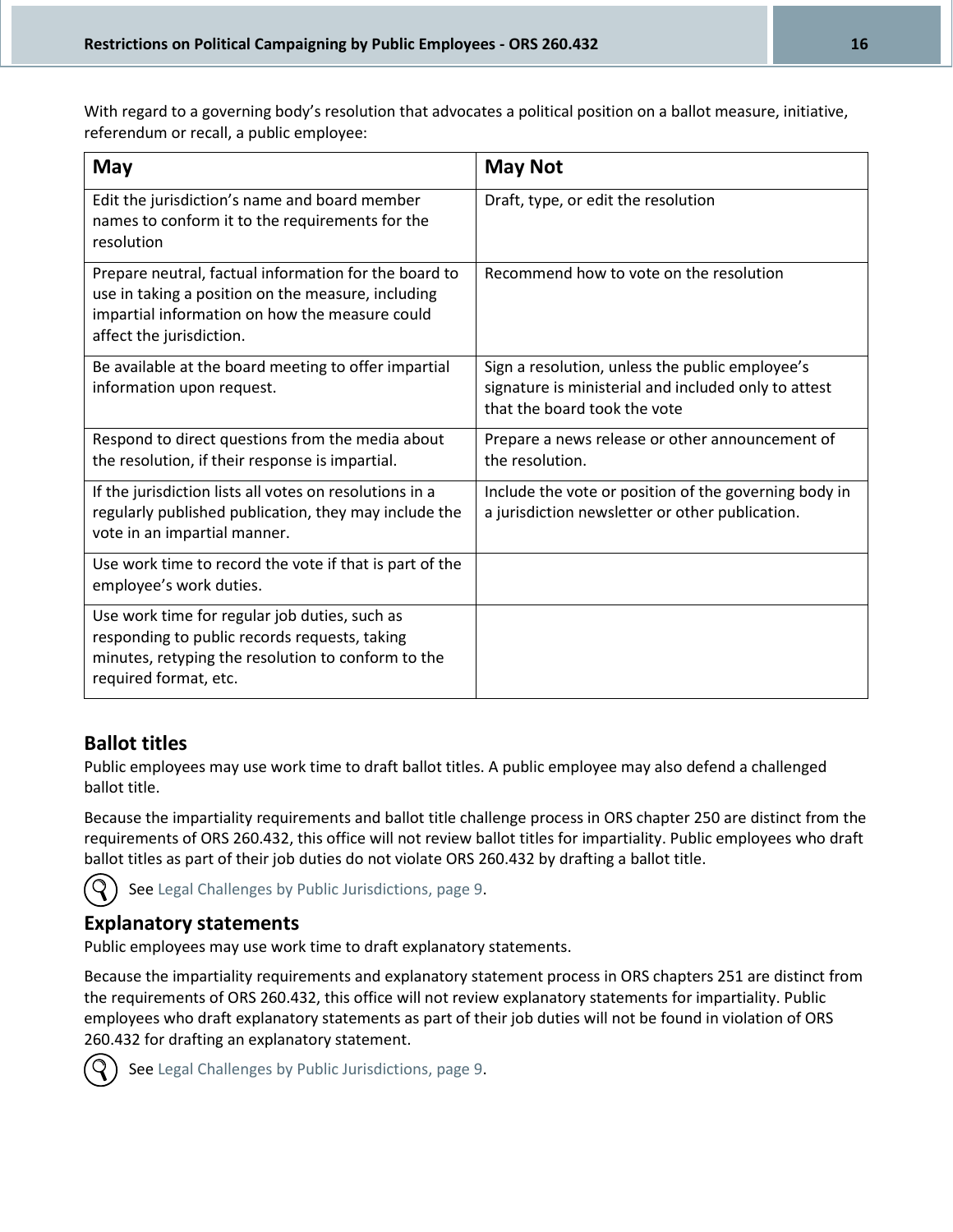### **Public Employers Discussing Possible Effects of a Measure with Public Employees**

A public employer may tell employees about the possible effects of a measure so long as the information presented is impartial and balanced. They may not encourage (implicitly or explicitly) public employees to support or oppose the measure.



Pursuant to ORS 260.665, it is a crime to threaten loss of employment (or other loss) or offer a thing of value to induce someone to vote in a particular manner.

#### **Measure Forums**

A forum to allow political proponents and opponents to debate ballot measures may be held using public employee work time as long as equal access is granted.

Measure forums are governed by the same principles as candidate forums.



See Candidate Forums, page 10.

# **Determining Impartiality of Documents**

### **Elections Division Review of Documents**

The Elections Division offers a review service to give advice on whether a document complies with the requirements of ORS 260.432.

To submit a document for review, you may:



**elections.sos@state.or.us Fax 503 373 7414**

255 Capitol Street NE, Suite 501, Salem, OR 97310

Any Elections Division review of a document must occur before publication or distribution of the document. The Elections Division does not review documents for accuracy, only for impartiality.



ORS 260.532 governs false statements in elections material. It prohibits false statements of material fact about candidates, political committees, or measures. That statute is not enforced through the Elections Division, but instead requires an aggrieved party to pursue their claim in court.

Approval by the Elections Division provides a safe harbor for compliance with ORS 260.432. Should the Elections Division receive a complaint, it will be rejected as long as what was published is exactly what was submitted for review and all recommended changes were made.

When governing bodies receive Elections Division advice, they may choose to make some or all of the changes. If a complaint is received, the governing body will only be provided a safe harbor if they:

- **1** Accepted and made all of the changes recommended by the Elections Division
- **2** Did not otherwise alter the document

Once a document has been reviewed and all of the changes are made, a governing body may include a disclaimer that reads: "This information was reviewed by the Oregon Secretary of State's Office for compliance with ORS 260.432." This is the only acceptable disclaimer.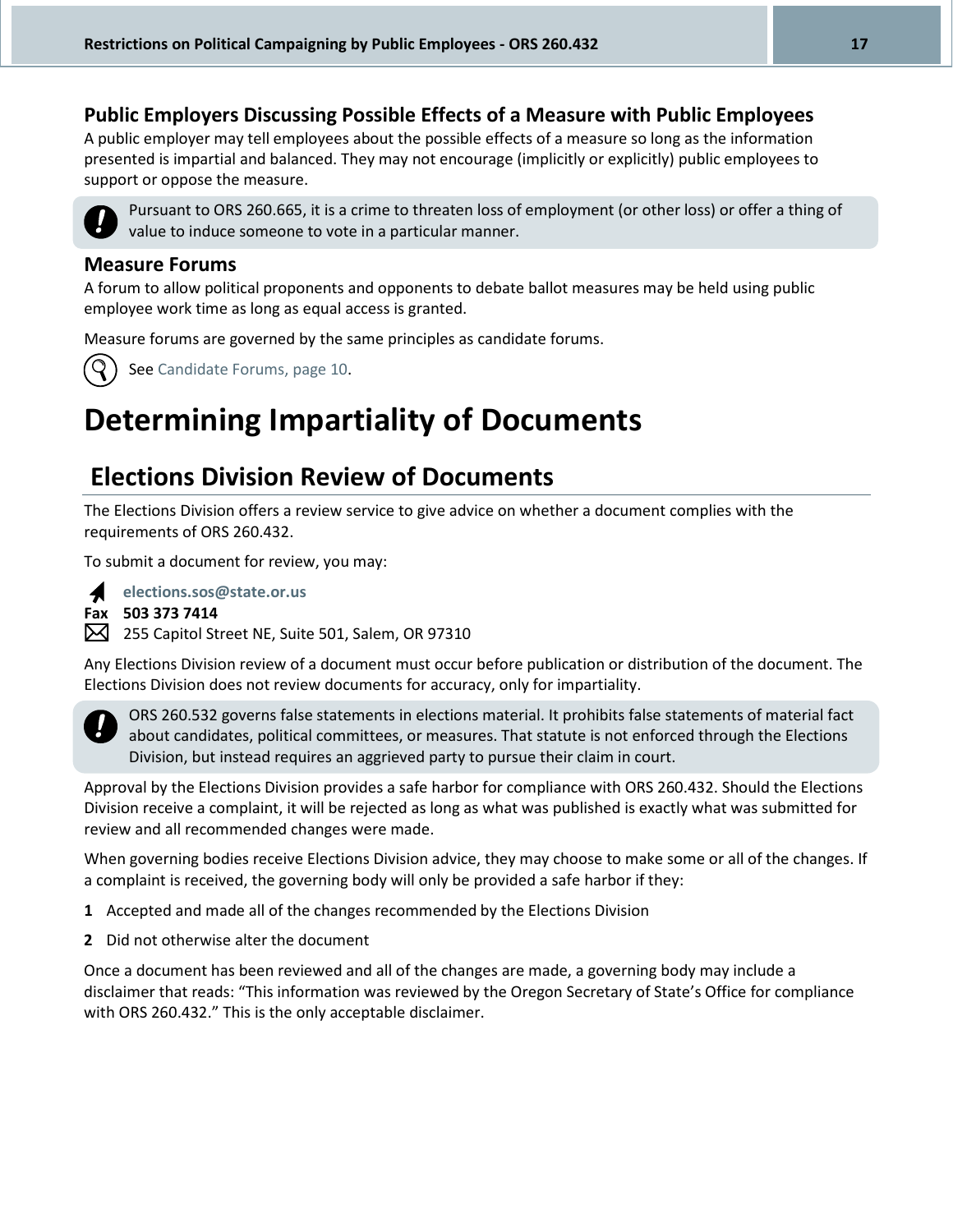### **Impartiality Requirements**

The overall inquiry for determining impartiality is whether the material "promotes or opposes" a candidate, initiative, measure, political committee or recall. In order to be impartial for the purposes of ORS 260.432, a document must meet three requirements:

- $\rightarrow$  Documents must not explicitly urge a yes or no vote;
- $\rightarrow$  Documents must be factually balanced;
- $\rightarrow$  Any document that talks about what a measure would pay for must also fully describe how much it would cost.

The requirements are discussed in further detail below.

### **1 Vote Yes/No**

The contents of the document must not urge a yes or no vote for the measure. There should be no "vote yes" or "vote no" language. The document must not include phrases such as:

- $\rightarrow$  "Vote Yes on Measure 99,"
- $\rightarrow$  "Support for Measure 99 is encouraged,"
- $\rightarrow$  "The County is asking voters to approve,"
- $\rightarrow$  "Why Should I Vote for Measure 99?"
- $\rightarrow$  "Voters are asked to support Measure 99,"
- $\rightarrow$  "At election time, please support the Home Rule Charter,"
- $\rightarrow$  "On May 15, 2012, Anytown voters are being asked to continue their support of the community youth by renewing the Youth Action Levy, Measure 57," and
- $\rightarrow$  "Please support our incumbent mayor."

Even if the remainder of the document is impartial, explicitly urging someone to vote in a particular manner would be a violation of ORS 260.432.

### **2 Balance of Factual Information**

Documents produced by governing bodies must not be one-sided. They must include a balance of factual information.

### **3 Description of Cost**

If a measure proposes to affect taxes or fees, the cost of the measure to an individual taxpayer or consumer must be included. In the context of a bond levy, this is generally the cost per \$1,000 of assessed value. The cost must not be worded in a way to minimize it. It is allowable to include an estimate if the exact cost is not known.



It would be advocacy to describe the cost as "less than", "merely", or "only" \$X.

It is allowable to indicate that a bond renewal would not "raise taxes" where the jurisdiction states that the bond, if renewed, would continue to cost \$X per \$1000 assessed value. It is also allowable to state how much the bond would raise taxes compared to the previous bond, as long as the full cost information (generally cost per \$1000) is also included.



"The ABC Library bond will not raise taxes. If the bond is renewed the rate will remain at \$1.23 per \$1000 assessed value."

"The ABC School bond is an increase of \$.25 per \$1000 assessed value over the previous bond. The total rate if the bond is passed would be \$1.45 per \$1000 assessed value."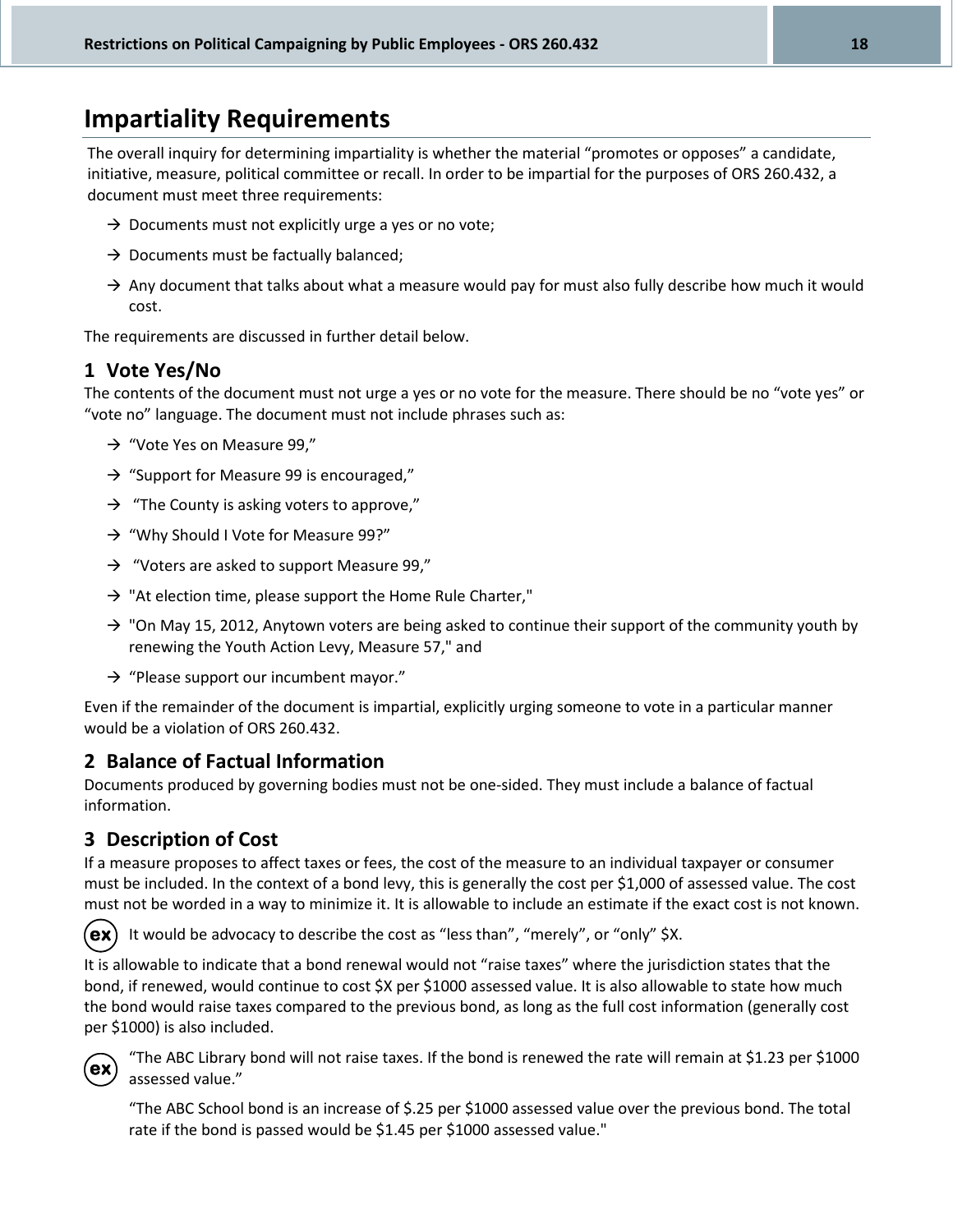For measures that use funding mechanisms other than cost per \$1000 assessed value, the cost must be described in a way that clearly informs the public of how the measure would affect taxes.

# **Enforcement**

### **Complaints (ORS 260.345)**

Any Oregon elector may file a signed, written complaint with the Secretary of State, Elections Division alleging that a violation of ORS 260.432 (or any other election law) has occurred. The Elections Division also has its own authority to initiate an investigation when it has reason to believe a violation has occurred.

When a complaint is received, the Secretary of State will acknowledge receipt of the complaint to the complainant and the subject of the complaint within 48 hours of receiving the complaint. When the complaint is against a jurisdiction and not any specific individuals, it will be acknowledged to someone the Elections Division believes has responsibility for the area where the public employees are alleged to have violated the statute. The acknowledgment will be in writing.



If a complaint is against a City and it is not clear who is responsible, it will be acknowledged to the City Manager.

Because ORS 260.432 is a civil statute, the complaint and all investigative documents are public information. The complaint and all correspondence are available for any person who makes a public records request.

### **Investigation**

Once a complaint is received, an investigation is conducted. The Elections Division will collect information and make inquiries. The subject of the complaint will be invited to respond to the allegations and provide any relevant information. As part of the investigation, the Elections Division may review materials not submitted with or mentioned in the complaint, and those materials may be the basis for a violation. The Elections Division may consider any information it considers relevant to the question of whether individuals in the jurisdiction violated ORS 260.432.

The investigation is independent of any election. The election will not dictate when a determination is made, and any determination will not change the outcome of the election.

### **Determination**

If the Elections Division determines there is insufficient evidence of a violation of ORS 260.432, it will issue a letter to the complainant and subject of the complaint closing the case.

If the Elections Division determines there is sufficient evidence to indicate individual(s) violated ORS 260.432, it will issue a Notice of Proposed Civil Penalty (PPN). The PPN will lay out the basis for the violation. When the person subject to the penalty receives the notice, they may:

- $\rightarrow$  Choose to pay the penalty, or
- $\rightarrow$  Contest the charges by requesting a hearing

If the person does not contest the penalty, the Elections Division will issue a default final order imposing the civil penalty. If the person chooses to pay the penalty, payment may be submitted by check made payable to the Secretary of State or paid by credit card over the phone. Payment may be mailed to the Elections Division at any time after the PPN is issued, but must be received not later than 60 calendar days after the default final order is issued.

If the person chooses to contest the charges, they must submit a hearing request form (which will be included with the PPN) and an answer, explaining their reasons for contesting the charges and including any relevant mitigating circumstances.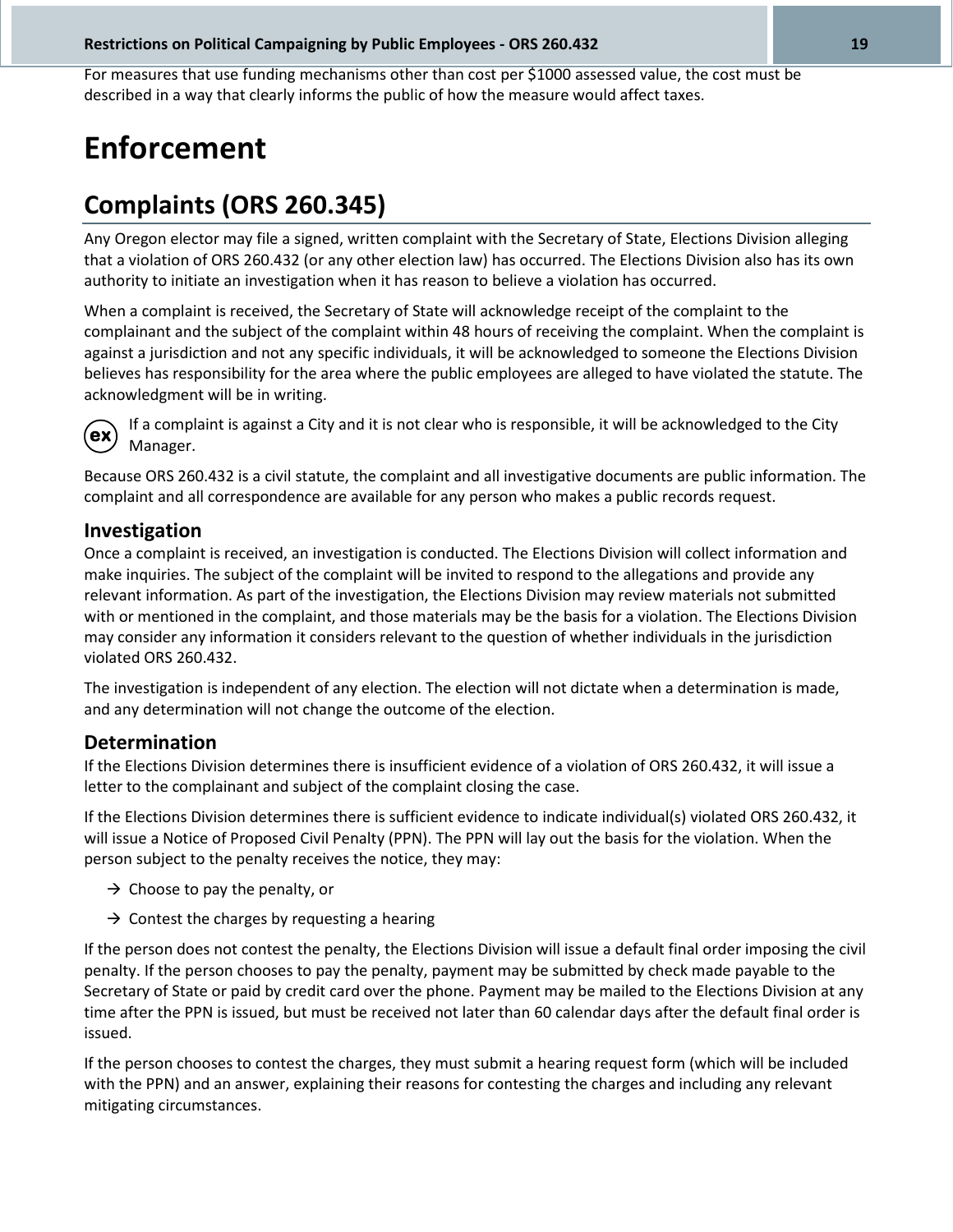### **Mitigating Circumstances**

The Elections Division will consider reducing, in whole or in part, the civil penalty where the violation is the direct result of an error by an elections officer. The burden is on the person alleged to have committed the violation to show that this mitigating circumstance exists and caused the violation.

### **Hearing Process**

Hearings are conducted by an administrative law judge with the Office of Administrative Hearings (OAH) in Salem. On the hearing request form, the person subject to the civil penalty may select either a hearing in-person or by telephone.

When the Elections Division receives the hearing request and answer, they will forward this information, as well as the PPN and exhibits, to OAH. OAH will schedule a hearing not later than 45 calendar days after the deadline for requesting a hearing and notify the parties of the hearing date. A 15 calendar day extension may be granted if requested in writing by the person subject to the civil penalty.

### **Submitting Exhibits**

Not less than five business days prior to the commencement of the hearing, each party, including the Elections Division, must deliver copies of the exhibits it intends to offer into evidence at the hearing. Exhibits must be delivered to the administrative law judge, all parties, and the Elections Division.

Any documentary evidence submitted after the deadline may be admitted only if the administrative law judge finds that inclusion of the evidence in the record is necessary to conduct a full and fair hearing.

### **Conduct of In-Person or Telephone Hearing**

If the hearing is in-person, it will be held in a hearing room at the Office of Administrative Hearings in Salem. If the hearing is by telephone, the parties will call the phone number provided in the Notice of Hearing sent by the Office of Administrative Hearings. The hearing will be presided over by an administrative law judge who will describe the hearing process at the beginning of each hearing. The parties will then be given the opportunity to give opening statements, present and examine witnesses, and give closing statements.

If the party that requested the hearing does not appear within 15 minutes of the time set for a hearing, the administrative law judge will declare the party in default unless the party gives notice of a reason for the inability to appear at the designated time and requests and receives a continuance.

### **Opportunity to Opt Out of In-Person or Telephone Hearing**

A person that requests a hearing may decide that he or she does not want to appear at the hearing, but still wants to contest the penalty. The person may submit notarized testimony and other evidence for entry into the hearing record before the administrative law judge in lieu of attending the hearing. The Elections Division must receive the testimony no later than three business days before the day of the scheduled hearing.

The Elections Division may also submit notarized testimony. The Elections Division testimony must be received by OAH not later than 5:00 pm on the scheduled date of the hearing. If the Elections Division fails to submit notarized testimony, the Elections Division exhibits become part of the case file and may establish the basis for liability.

#### **Proposed Order**

Not later than 30 calendar days after the hearing is closed, OAH sends the administrative law judge's proposed order to the parties. The proposed order will provide a deadline to file written exceptions to the proposed order. If the Elections Division chooses to amend the proposed order issued by the administrative law judge, the Elections Division will send an amended proposed order to the parties, which will provide a deadline to file written exceptions to the amended proposed order.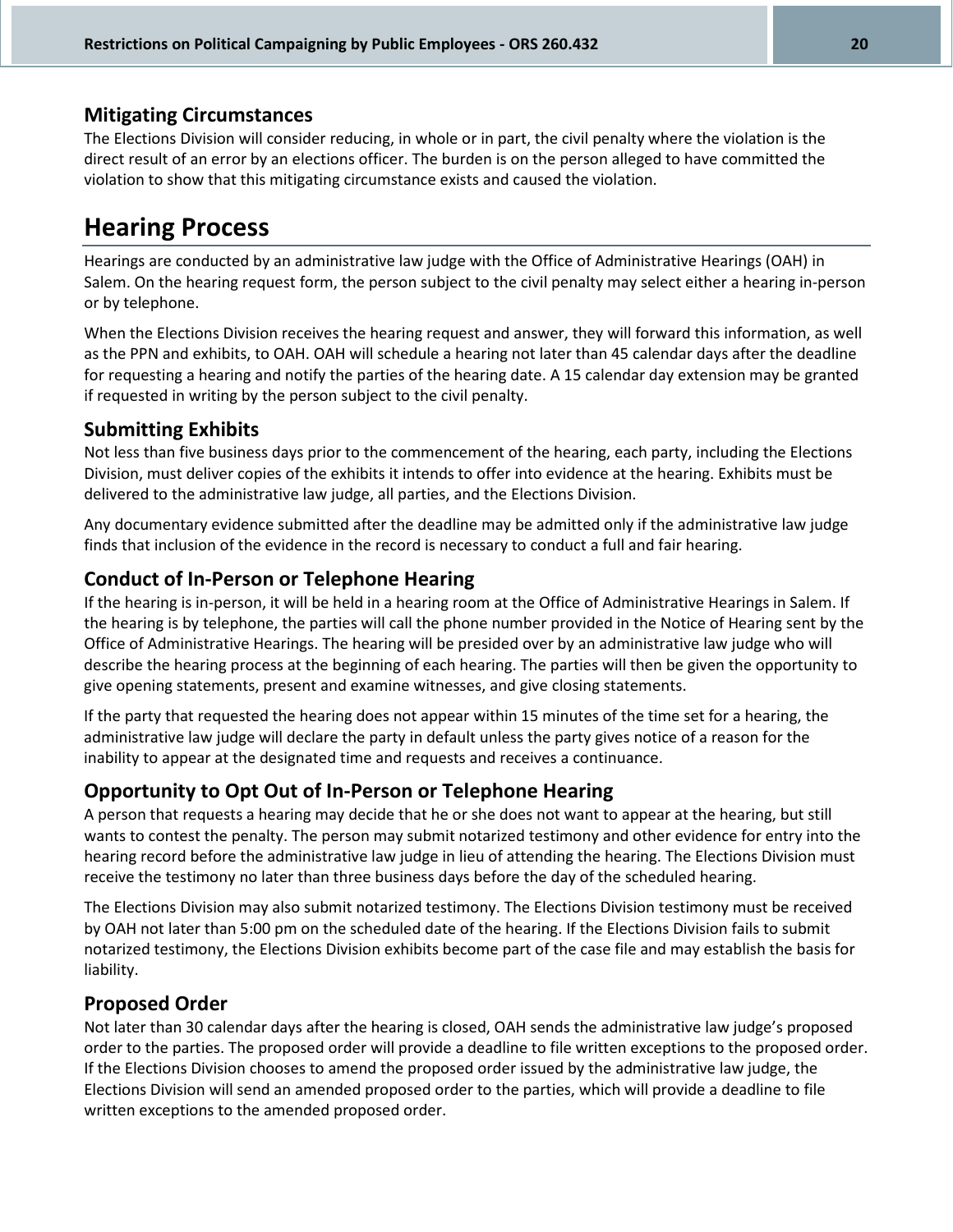### **Final Order**

After reviewing and considering the written exceptions, if any, the Elections Division will issue a final order no later than 90 calendar days after the hearing is closed. If the final order imposes a civil penalty, the party has 60 calendar days to pay the penalty or file an appeal.

### **Judicial Review**

After the issuance of a final order or default final order, the person subject to the civil penalty is entitled to judicial review of the order. Judicial review may be obtained by filing a petition for review with the Oregon Court of Appeals within 60 calendar days of the service date of the order.